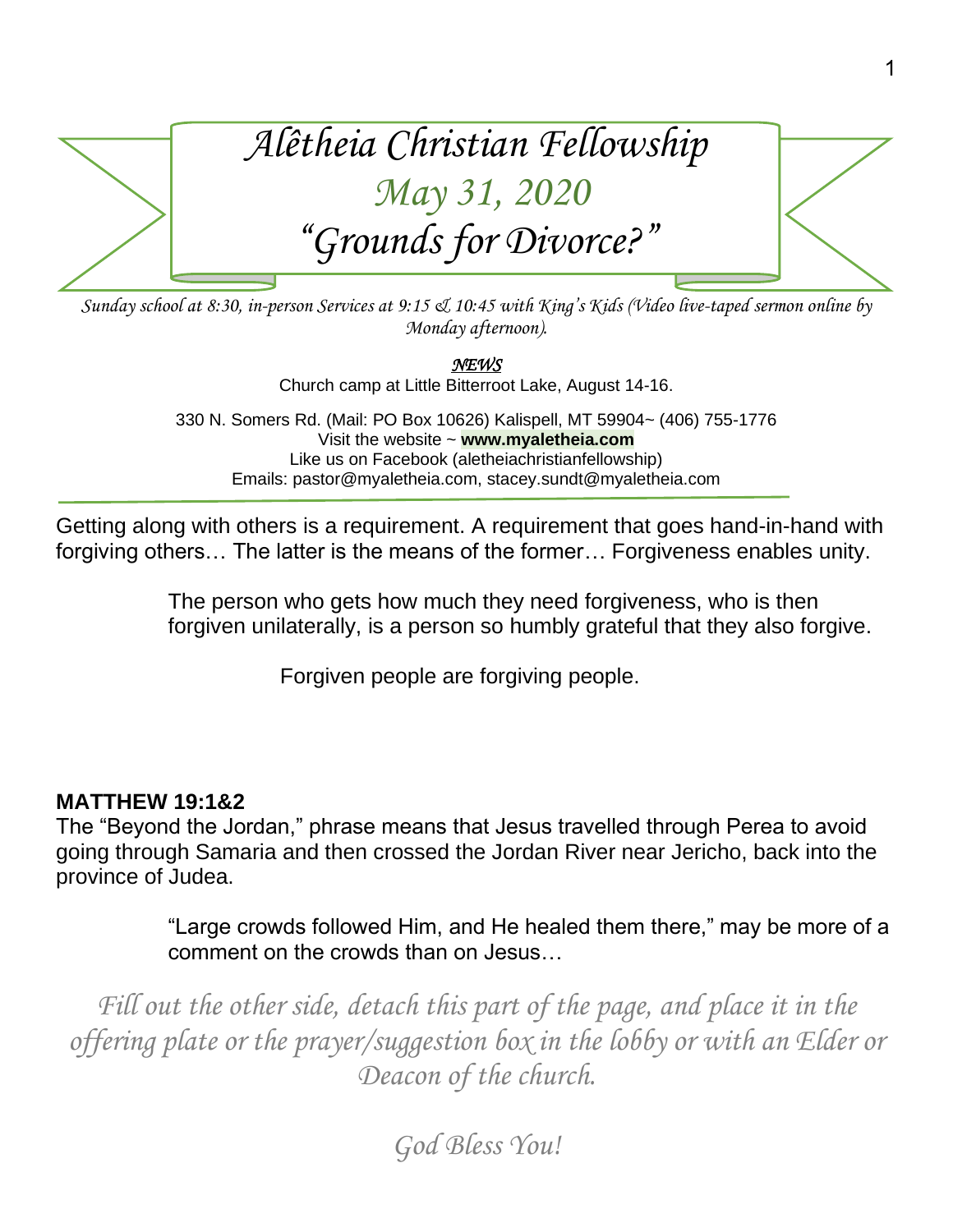#### **MATTHEW 19:3-6**

The two most influential Rabbinical schools training Pharisees, in the first century, had divergent opinions about divorce. They interpreted Deuteronomy 24:1 differently.

> Shammai focused on the word, "Offensive" (indecent), and Hillel focused on the word "Something" (anything). The Pharisees didn't care about Jesus' answer - they just wanted to  $\pi \epsilon \rho \alpha \zeta$  (pā-r̃ä-dzō), trap Him.

#### **MATTHEW 19:4-6**

With His reference to the "Beginning," Jesus implies that His argument goes back to Genesis 1:1. There cannot be a weightier passage (Genesis 1:26-28, 2:22-25, 5:1&2).

> God could have done anything… He chose two completely complimentary genders.

God joined the two of them together in His sight and He declared that the two of them were no longer two separate individuated persons, but one with each other - a single entity... Partners... Quite literally of completely equal value to God, but, never with identical bodies, nor identical roles.

Once a young man marries, his highest human allegiance is to his wife.

#### **MATTHEW 19:7-9**

They said, "Why did Moses command to give her a certificate of divorce?" Jesus responded, "Moses permitted." What did Moses actually say? Deuteronomy 24:1-4a.

This isn't about legalistic maneuverings, it's about honoring God by honoring marriage in general and your own marriage in particular.

**-------------------------------------------------------------------------------------------------------------------------------** Write a brief note – detach and place in the offering, or the prayer box, or give it to a Deacon/Elder

| Phone<br><u> 1989 - Johann Barn, mars eta bainar eta i</u> |  |  |
|------------------------------------------------------------|--|--|
|                                                            |  |  |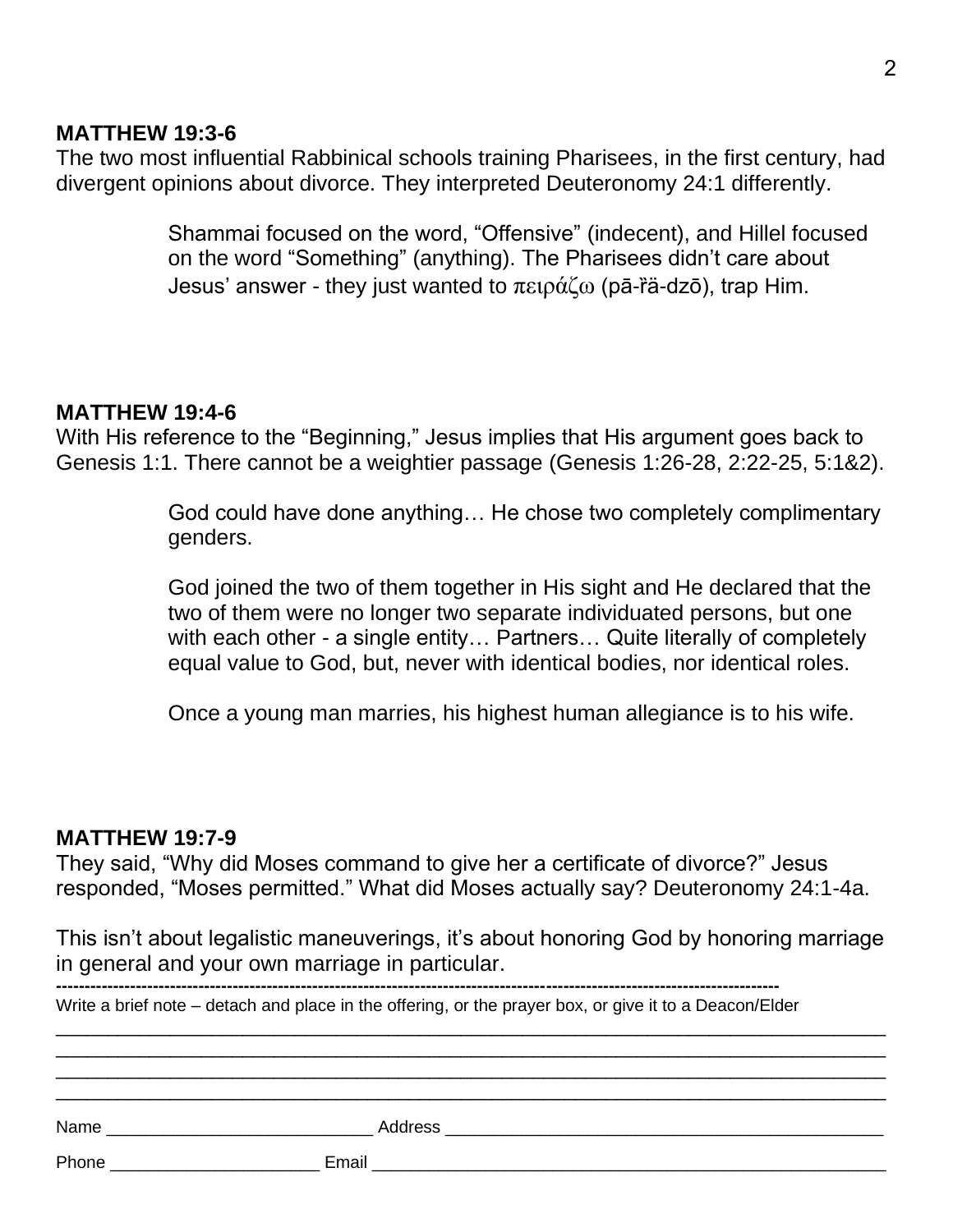## Alêtheia ~ Matthew 19a ~ 053120 "Grounds for Divorce?"



Flathead: Not a single new case for a month and a half. 2 active hospitalizations in the state.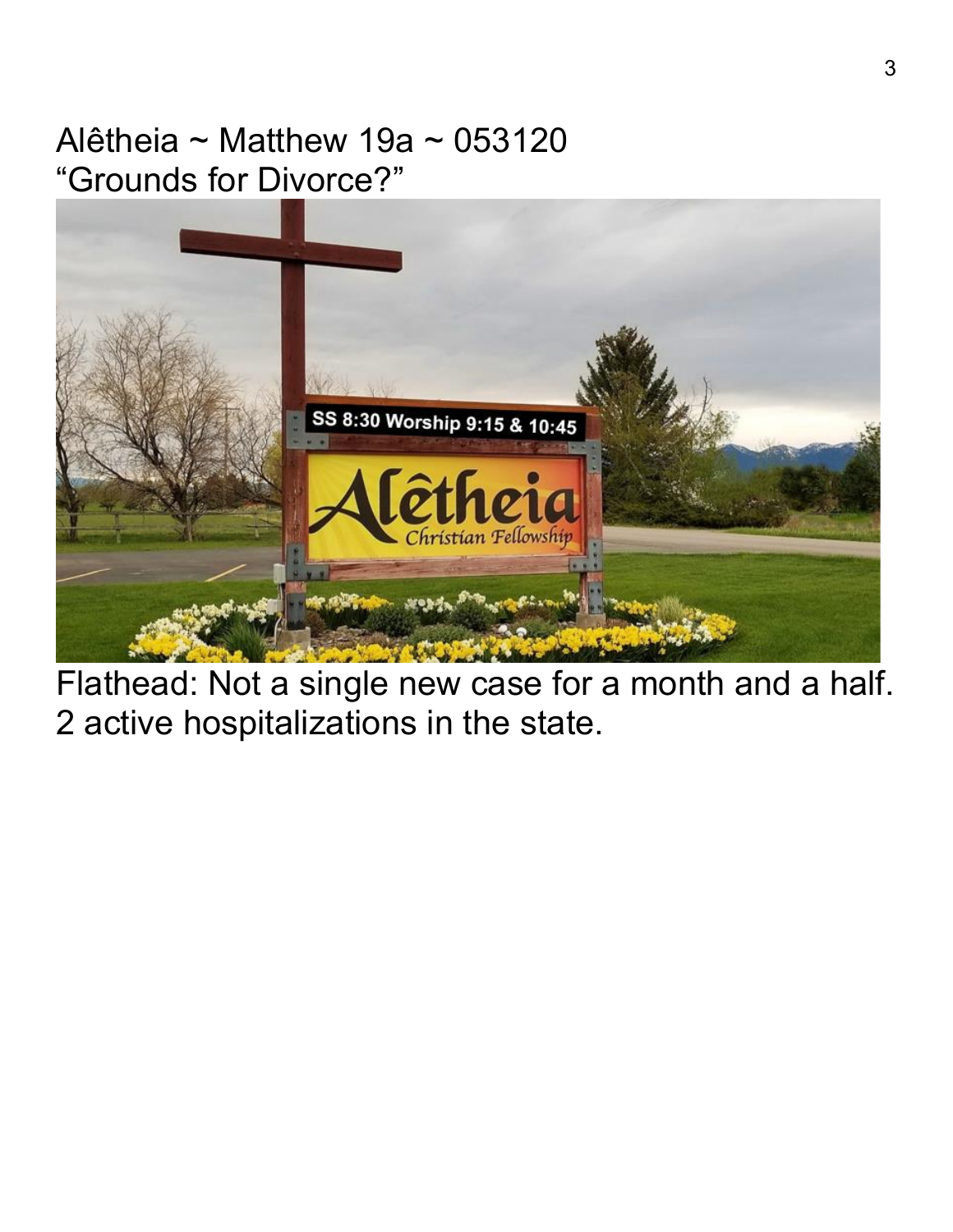**Welcome Friends** 

# THE GOSPEL ACCORDING TO MATTHEV A CLASH OF KINGDOMS



We spent some time in chapter 18 and what we now know is that the whole chapter can be boiled down to this proposition… As a requirement of Christianity, we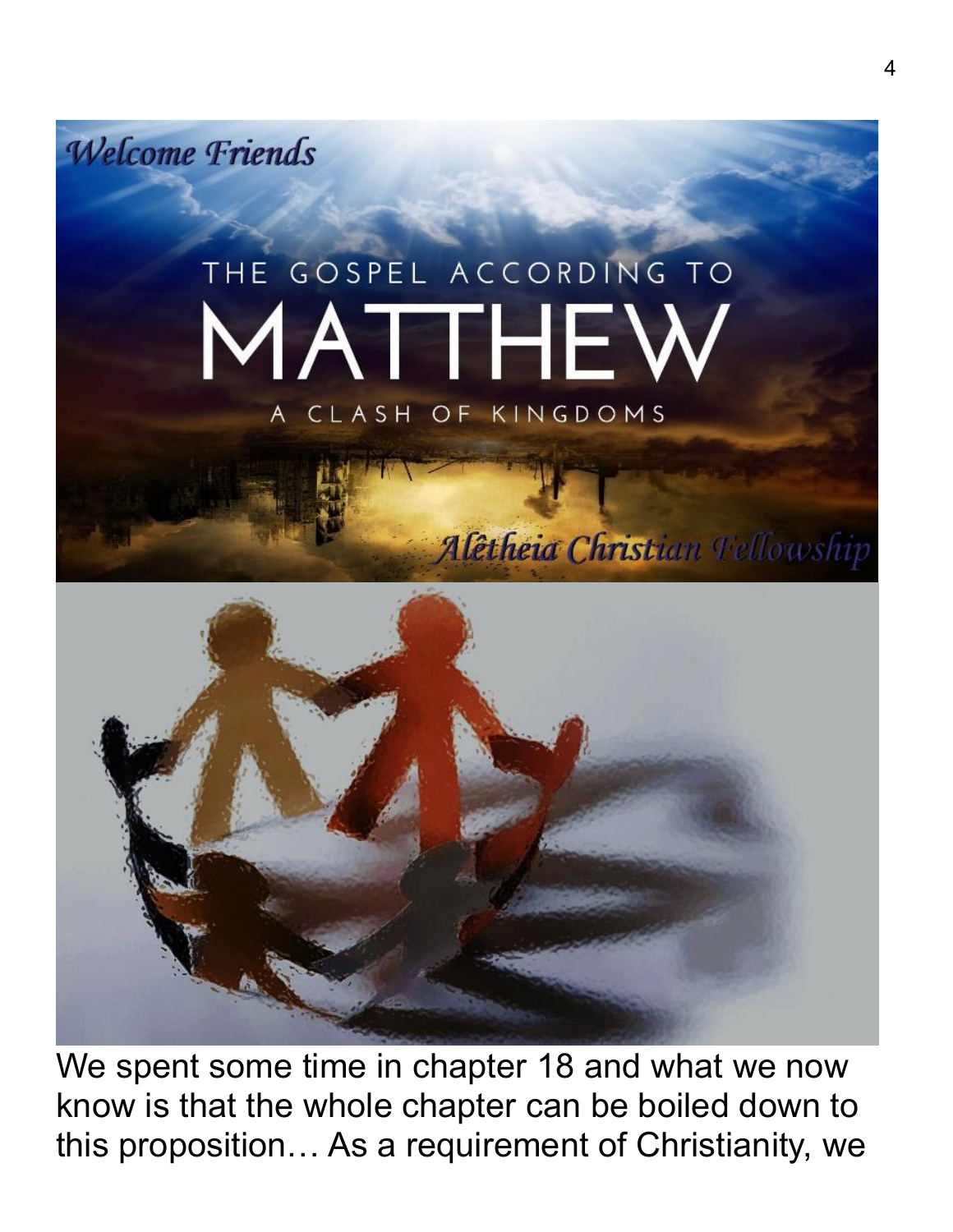must, get along well with others. The activity of church unity is the proof of God-given love for one another and by extension love for God.

This unity can only be achieved if we Christians are so humbly grateful for what God has done for us that we have no time to be arrogantly superior to anyone.



Jesus said it before - you will not be forgiven if you don't forgive. Maybe you put God's forgiveness of you on one side of the scale, and your forgiveness of someone else on the other side and figure you'll forgive a little and get a little forgiveness in return.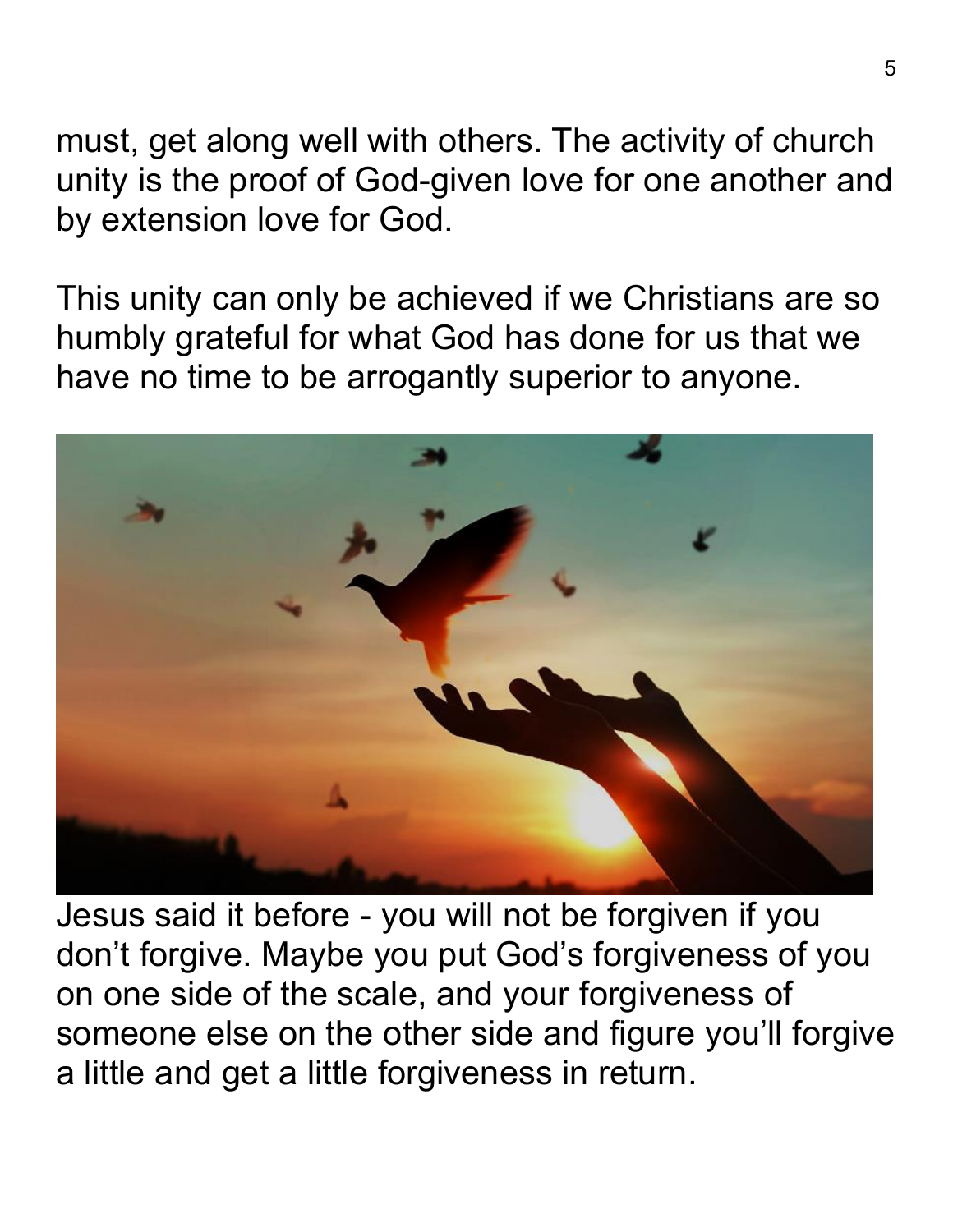It doesn't work that way. In both the Lord's Prayer and here in chapter 18, Jesus is using the concept of the Father's forgiveness as another way to say a Saved person. If you don't forgive others you cannot be saved, cannot be a Christian, cannot be Christ's Disciple, or the Father's child… Such people simply are not part of the Kingdom of Heaven.

I already said getting along well with others was a requirement. A requirement that goes hand-in-hand with forgiving others… The latter is the means of the former. Forgiveness enables unity.

Even so, it might seem like this is another salvation hoop to jump through - another prerequisite to check off the list in order to be saved. Nothing could be further from the Truth… This cannot be salvation through Jesus plus being a forgiving person.

Salvation is through Jesus and Jesus alone - nothing else but Jesus. Trust in Him. Accept His personal sacrifice as your own. Let the Spirit of God stand you up in the accepting presence of the Father because of the righteousness of Jesus alone.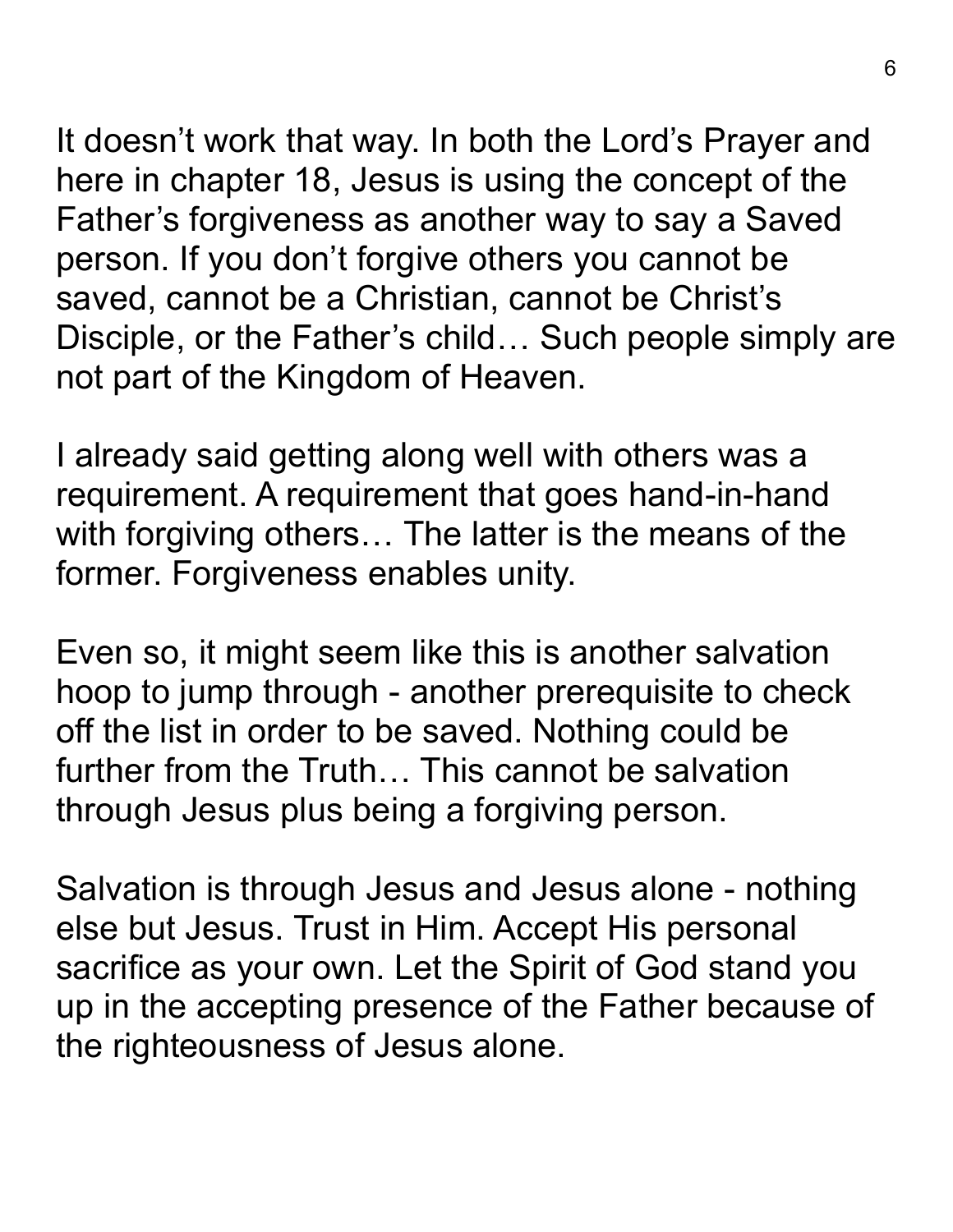Beyond that, you can't really be a forgiving person without the indwelling Holy Spirit that only comes as a result of being a Christian… So, what's going on here?

The person who gets how much they need a Savior, who is then Saved unilaterally, strictly due to the goodness, mercy and kindness of God - His selfsacrificing love unleashed upon you a sinner who never deserved any of it - well then, you are a person so humbly grateful to be part of God's family in the Body of Christ and filled with His Holy Spirit, that you gladly overlook the faults, fumblings and failures of those around you. If you get how much you need forgiveness and how impossible it is to earn and then realize that it's been granted as a gift… You will be forgiving. If not… You simply don't get it.

I'll confess that over the years flying jets, I have often flown with guys I didn't like. Three or four days cramped in a cockpit, just a couple of feet away from an annoying person. What joy. When my poor attitude would show and occasionally the other guy would ask if I were alright, I would reply, "I'm just happy to be here."

It was the right words - the right concept - if not the right disposition.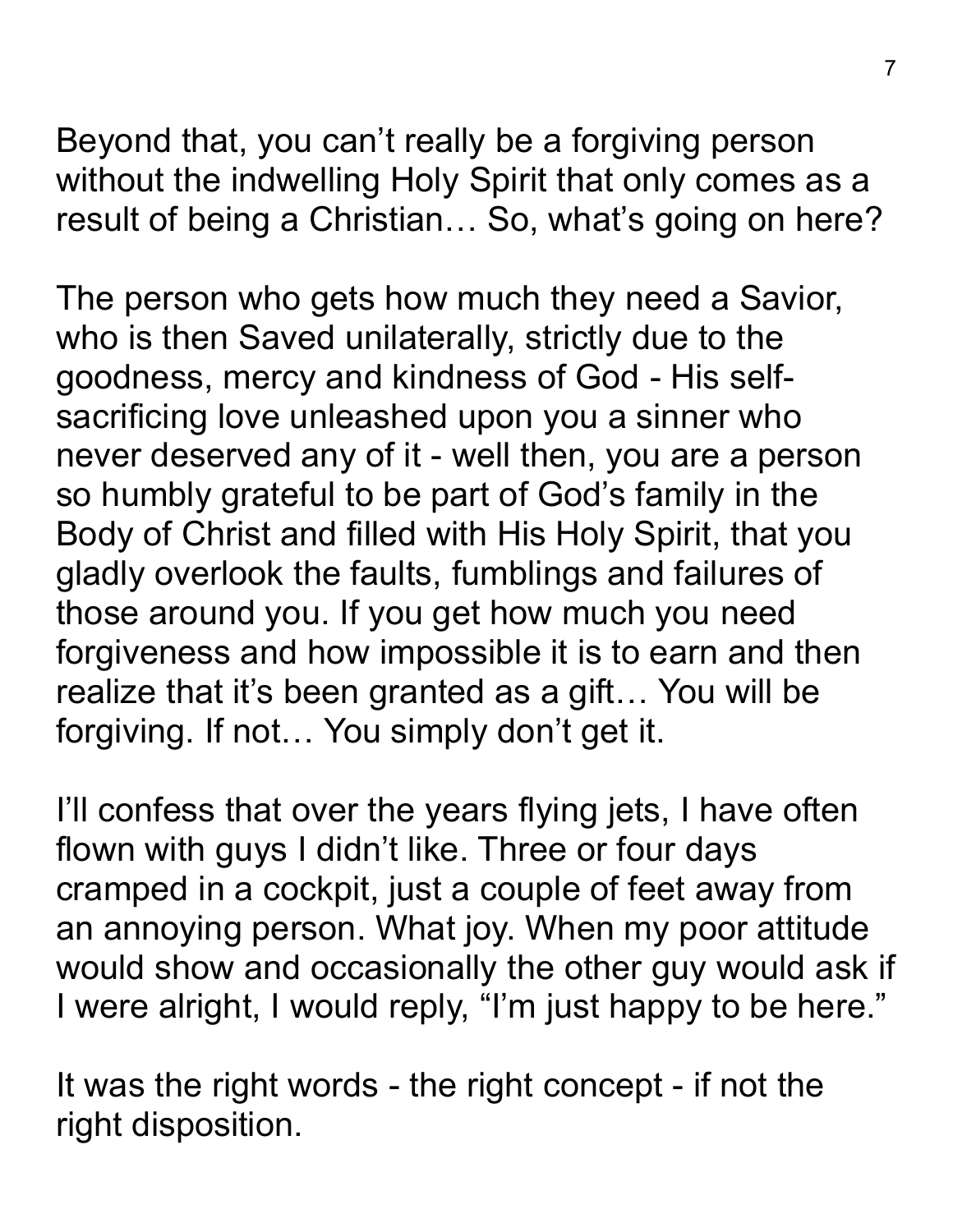Well, my dear friends, with the recognition of what we have bountifully and undeservedly received and with the power of the Holy Spirit to guide us, we should have the right words and the right disposition in the church.

That's Jesus' point with the final parable. If we don't have those words and the disposition to go with them, we just don't get Grace - how can someone who doesn't understand Grace, be saved.

The idea that being Saved means a future in the good place as opposed to the bad place, distorts the Truth that being Saved really means actively following Christ Jesus come what may.

Being a Christian does not mean that your eternal address has changed, it means that you are a Spiritfilled disciple of Christ in obedience to the Father. If that's not true, you're not a Christian… That's the point.

Forgiven people are forgiving people. Now, it is true that we are imperfect and that we continue to struggle with obedience to include forgiving others. The difference is the conviction and the desire to change.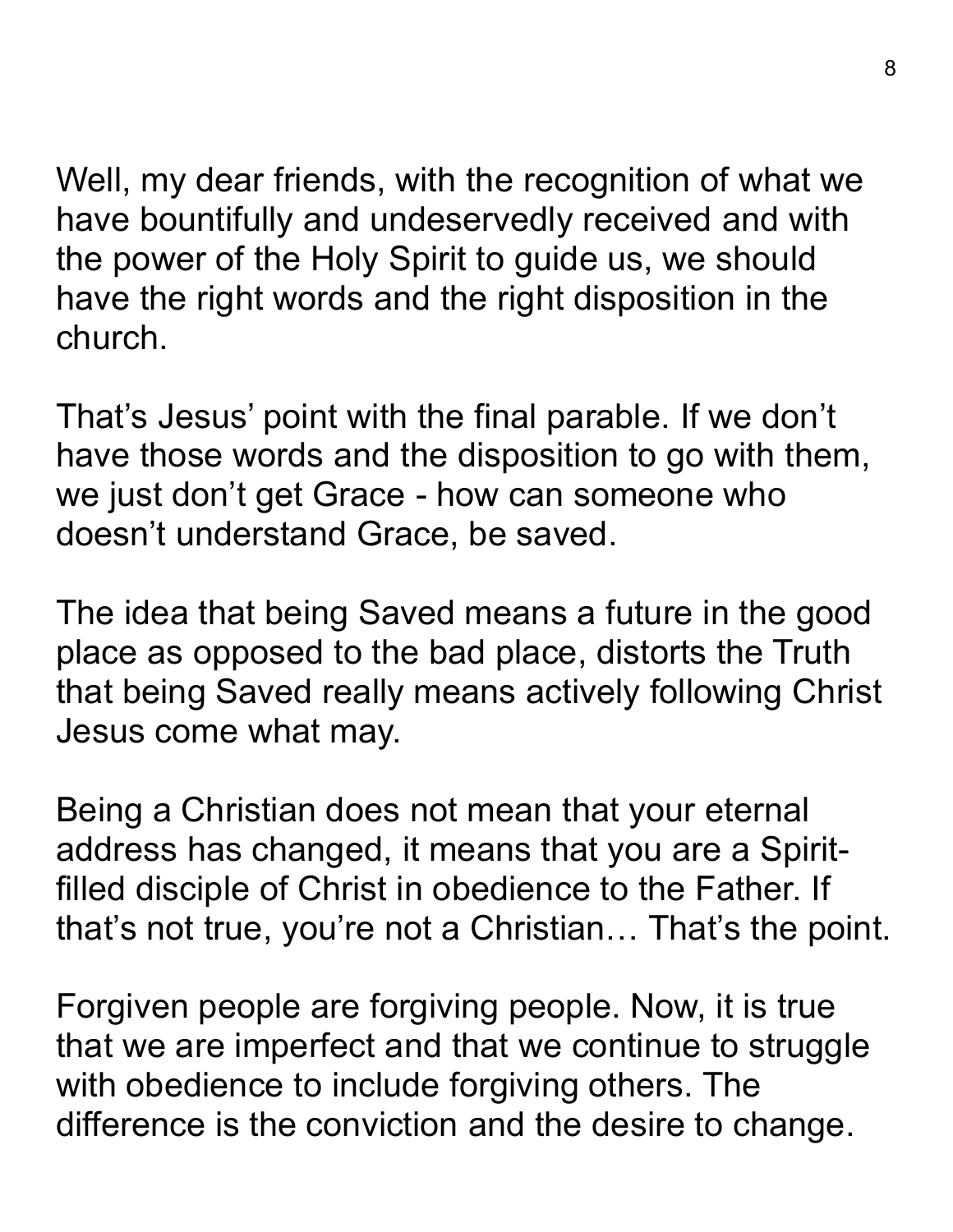The Saved person who understands will, when they are made aware of their own unforgiveness, be convicted by the Holy Spirit and they will want to resolve that conviction by working with the Holy Spirit to grow in that area.



Matthew 19:1&2NASB, 1When Jesus had finished these words, He departed from Galilee and came into the region of Judea beyond the Jordan; 2and large crowds followed Him, and He healed them there.

Jesus finished teaching about church unity and once again moved a little closer to His final destination. Some folks get confused about the "Beyond the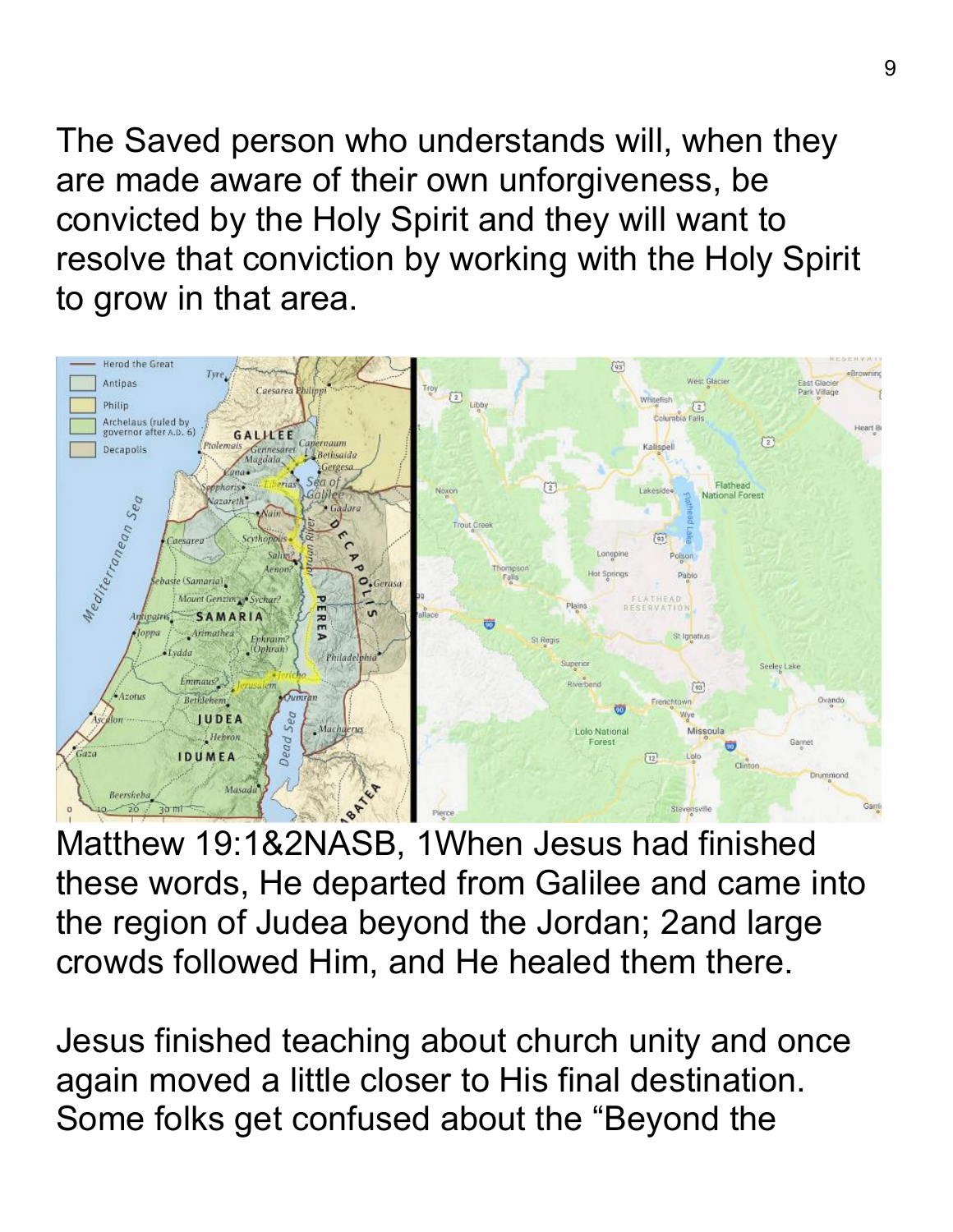Jordan," phrase and think Jesus was ministering in Perea, Herod Antipas' other province that is in modernday Jordan.

Actually, it means that Jesus travelled through Perea to avoid going through Samaria and then crossed the Jordan River near Jericho, back into the province of Judea. This is the area that John the Baptizer ministered and where he had baptized Jesus three years earlier. We are now in the late Fall of most likely 29 A.D., or perhaps, 32 A.D. Jesus was either crucified on Friday, April 7, 30 A.D., or on Friday, April 3, 33 A.D. The first is the more scholarly date and the latter is the more traditional date.

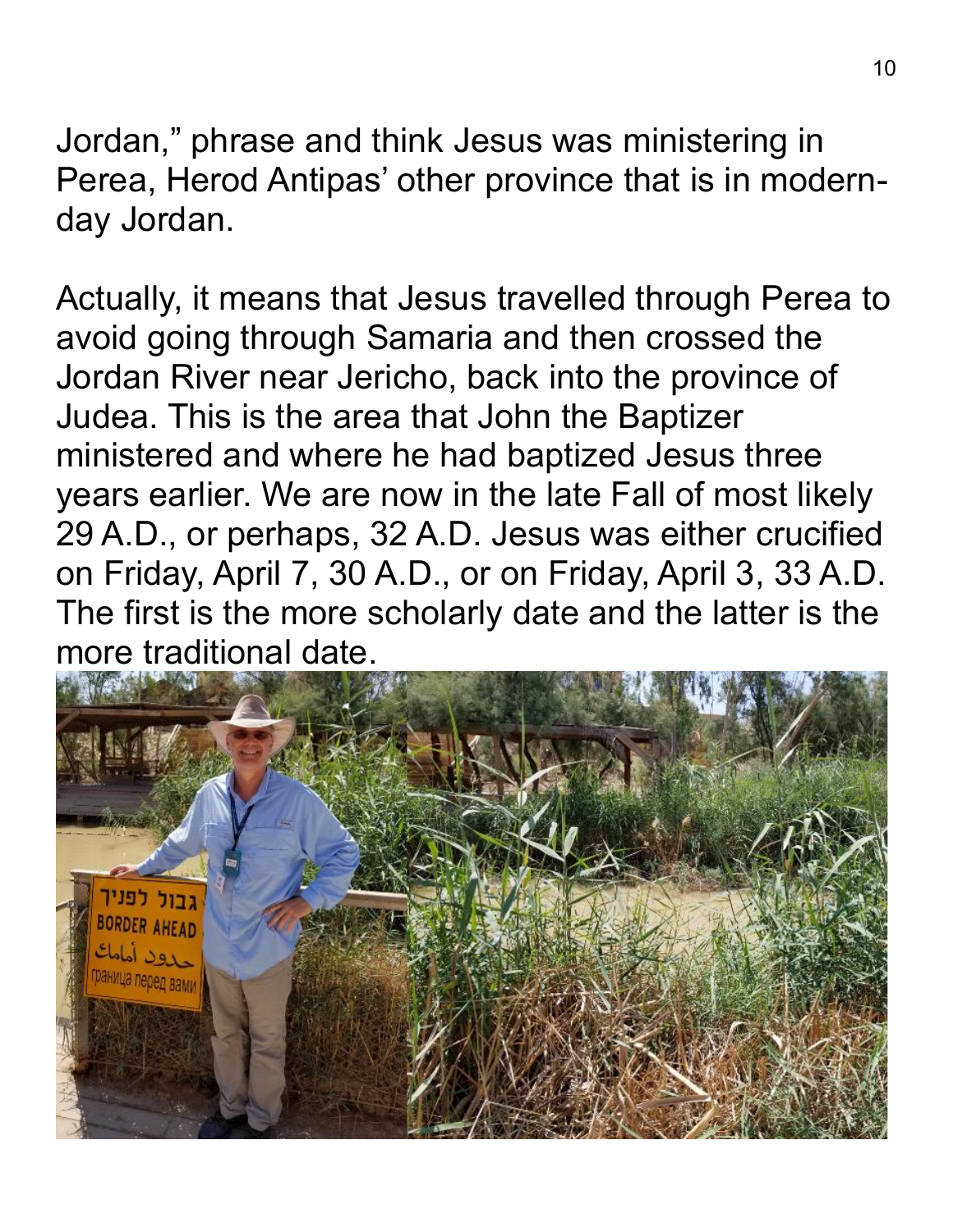

The note that "Large crowds followed Him, and He healed them there," may be more of a comment on the crowds than on Jesus… The crowds followed Him to get something from Him, not because they were devoted to Him. Whether that's Matthew's point here, or not, it will turn out to be true. The question for us… Is do we follow Jesus because of what we get out of it, or because we are devoted to Him personally?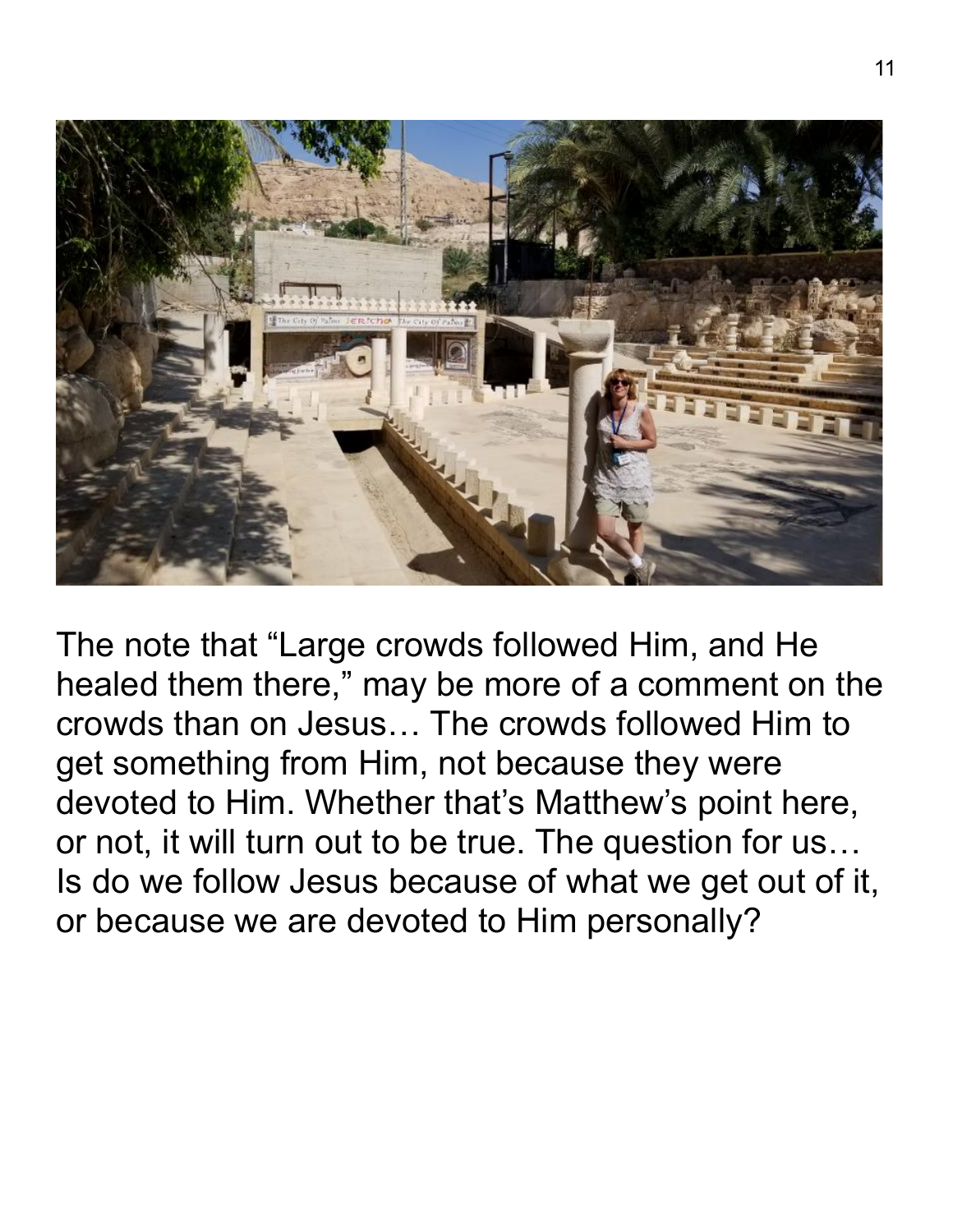

Can we honestly affirm the words of the song? Is the whole world and all it contains rubbish to us in comparison to Jesus?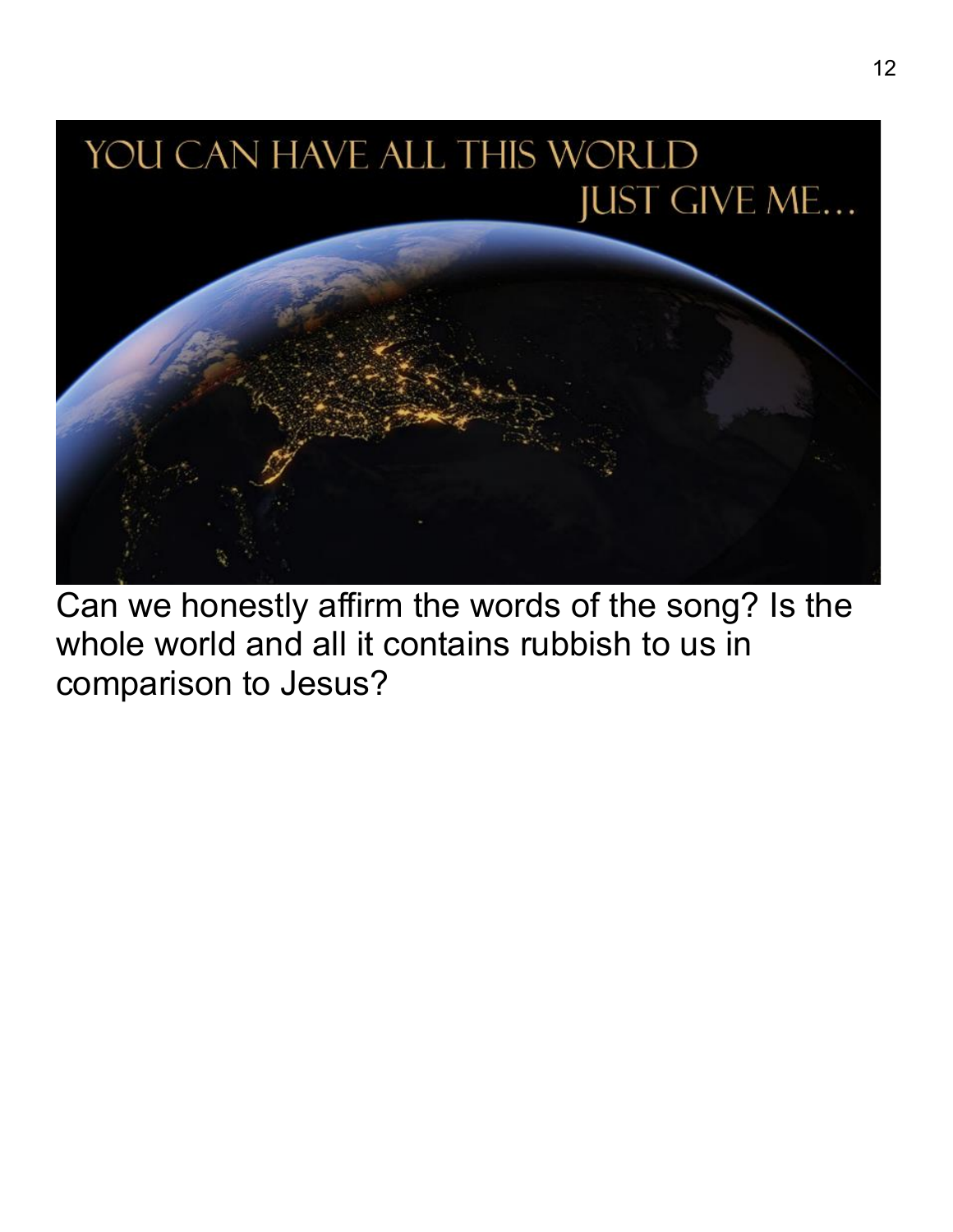

Matthew 19:3-6NASB, 3Some Pharisees came to Jesus, testing Him and asking, "Is it lawful for a man to divorce his wife for any reason at all?"

The two most influential Rabbinical schools training Pharisees, in the first century, had divergent opinions about divorce. They interpreted Deuteronomy 24:1 differently. That verse says, 1NETIf a man marries a woman and she does not please him because he has found something offensive in her, then he may draw up a divorce document, give it to her, and evict her from his house.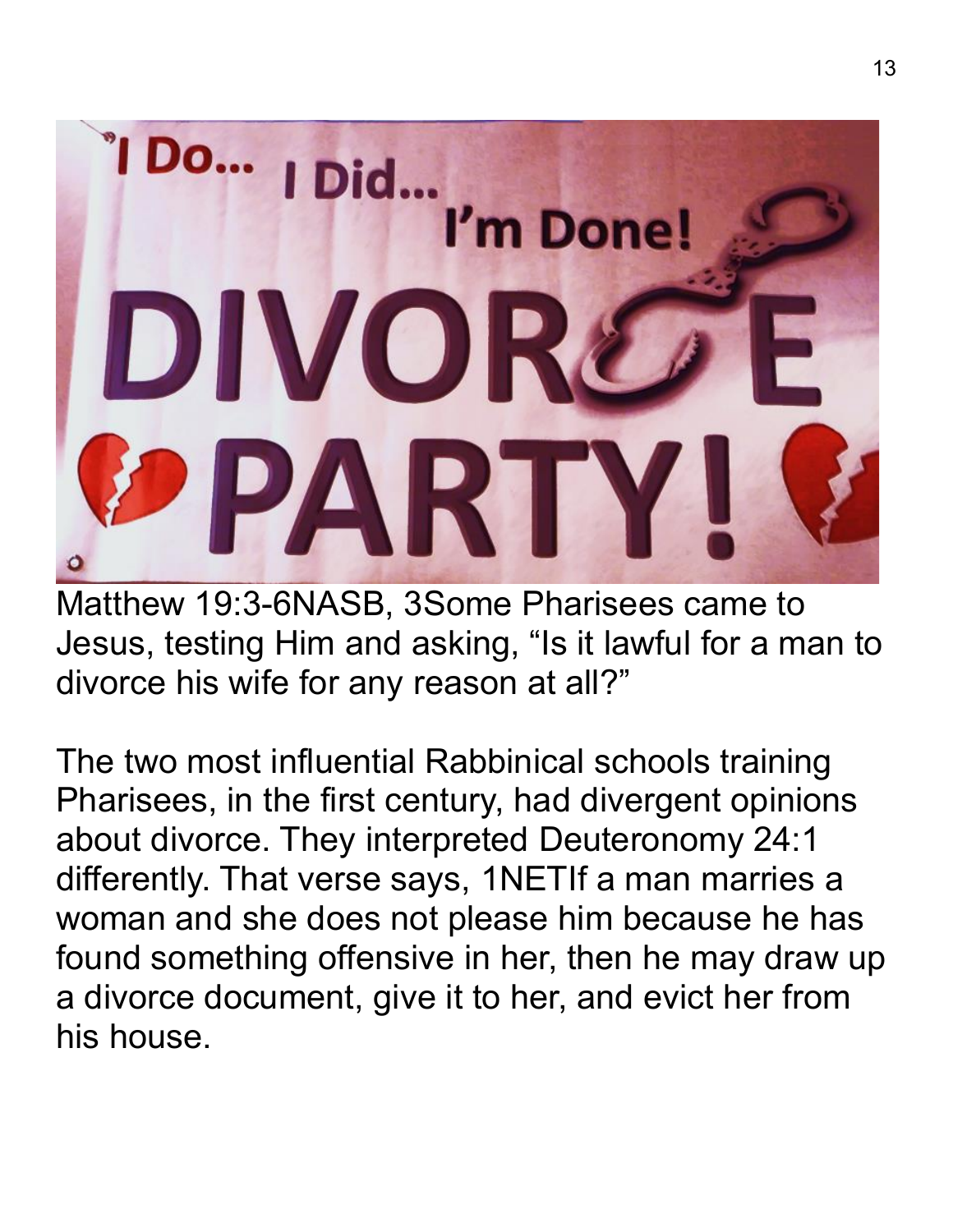

From that, both schools concluded that divorce was okay, but they differed in their interpretation of sufficient grounds for divorce. On the one hand, the school of Shammai focused on the word, "Offensive." It is better translated as "Indecent." It most likely referred to outrageous, lewd, or improper behavior in a wife that would cause embarrassment to her husband.

You can already see how dramatically different their society was compared to ours… In those days, women were property. They were the property of their father and then they were handed off to be the property of their husband. If no husband or father, then the closest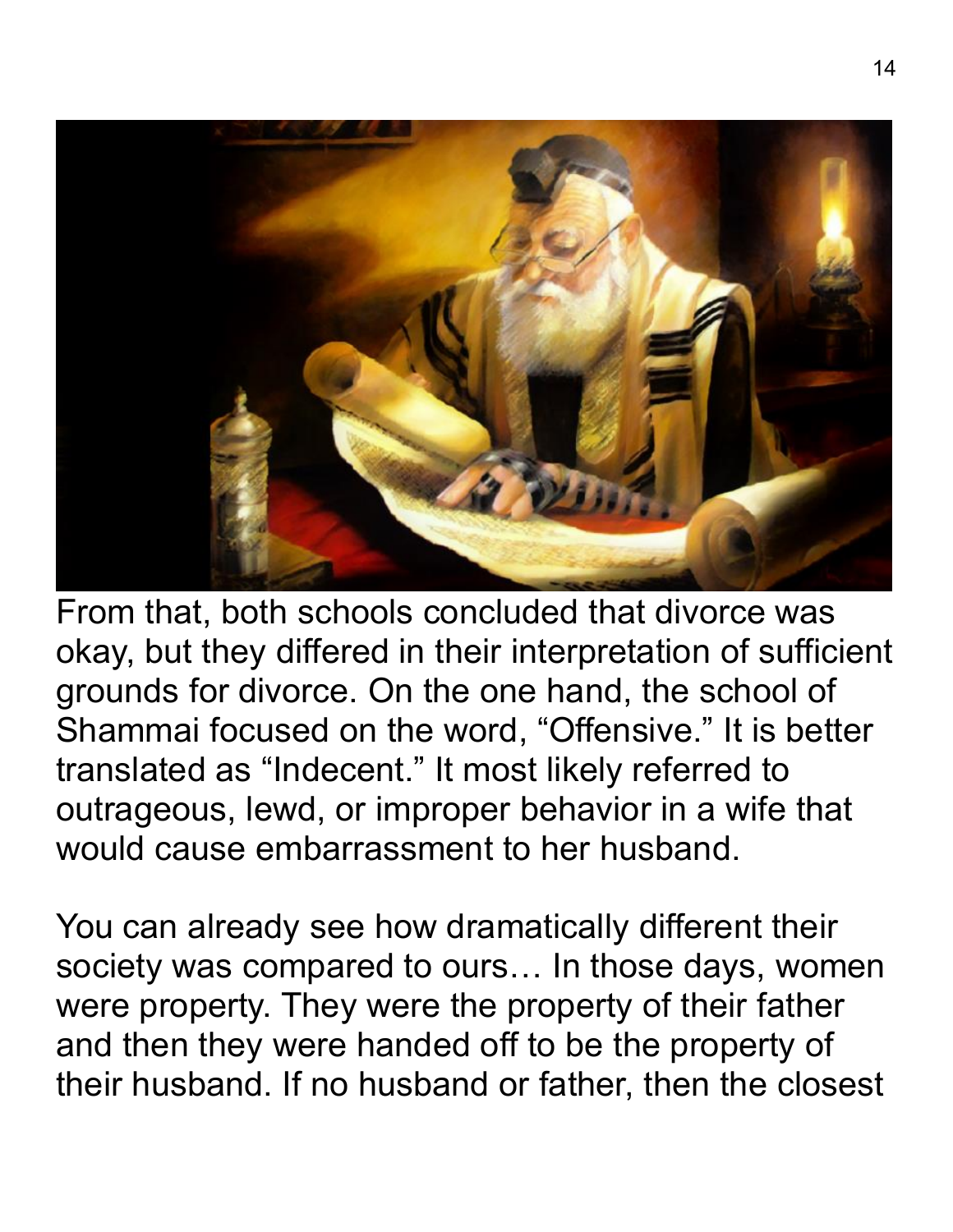male relative. It is much the same today in other parts of the world.

Anyway, women were not allowed to divorce at all, for any reason… And even if they could get away from male domination, where would they go? What would they do? Especially if she had kids. You're thinking, yeah, she'd have to figure out how to support her kids as well as herself… No, she wouldn't. She would have no right to her kids. Anyway, if you're female, just thank God that you were born here, at this time. While I'm on that, why do you suppose things have never been better for women than in Western society in this age? It has everything to do with Christian influence.

So, Shammai said if a wife indecently embarrassed her husband, he could eject her. We generally try to make this about serious adultery - that's not the case, because the Law stipulated that a wife committing adultery must be stoned to death. This is behavior far short of an extramarital affair. That's the stern view.

Hillel, the grandfather of Gamaliel, who was the Apostle Paul's teacher, focused on the word "Something." What I mean is that while Shammai defined indecency, Hillel defined "Something," which is more accurately,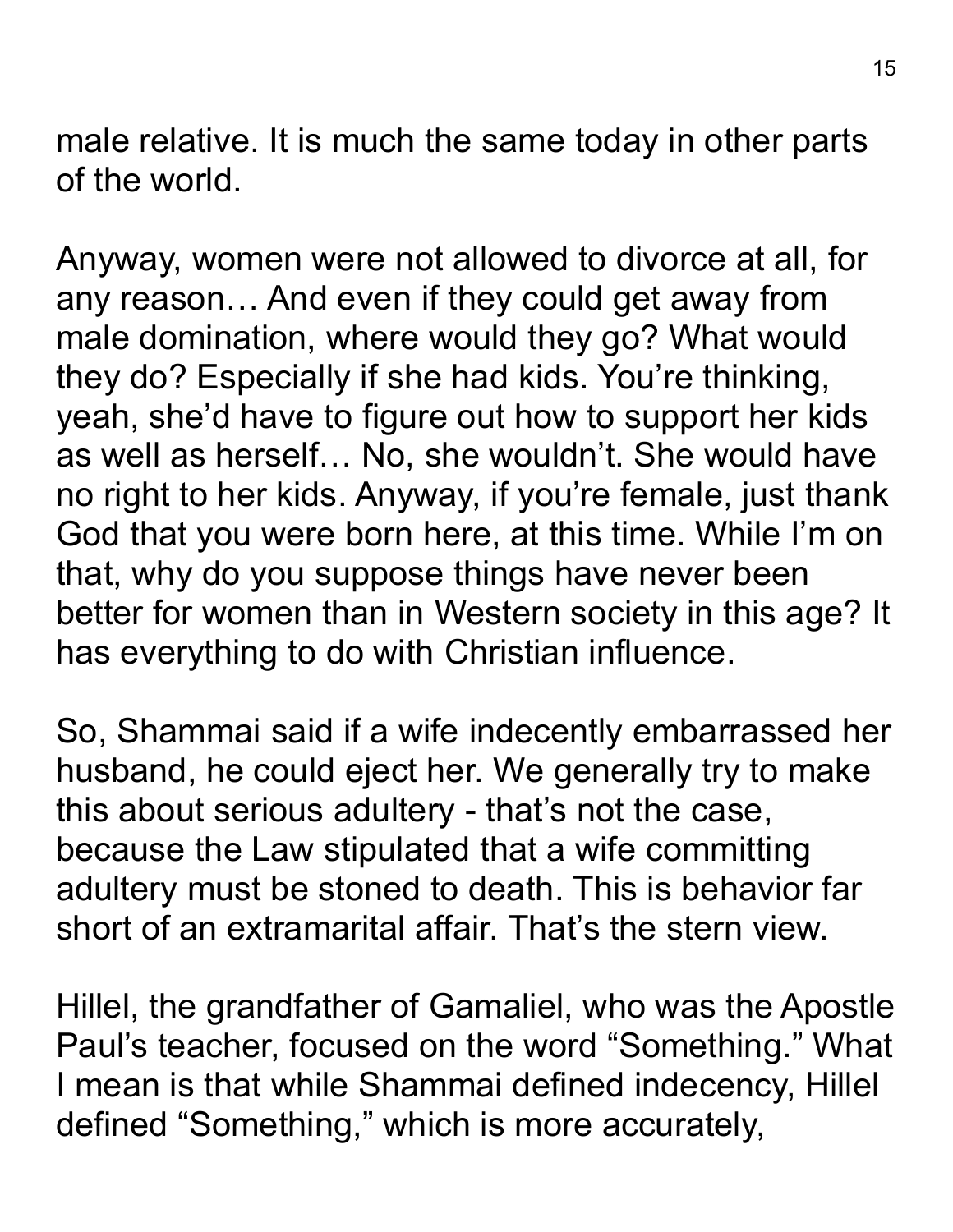"Anything." "Anything indecent." What does "Anything" constitute? Well, literally anything. Hillel's school taught that a man could eject his wife for anything that he felt was indecent, including, specifically, overcooking his dinner.



The "Large crowd," following Jesus was made up of Jews who would have had strong opinions regarding the question of a husband's right not to be saddled with a wife he no longer wanted… That's why the Pharisee's question was a test - a trap. Our friend, πειράζω (pā-ȑä-dzō), one of the names of the Devil… It is to tempt, or trick into a trap, or a fall.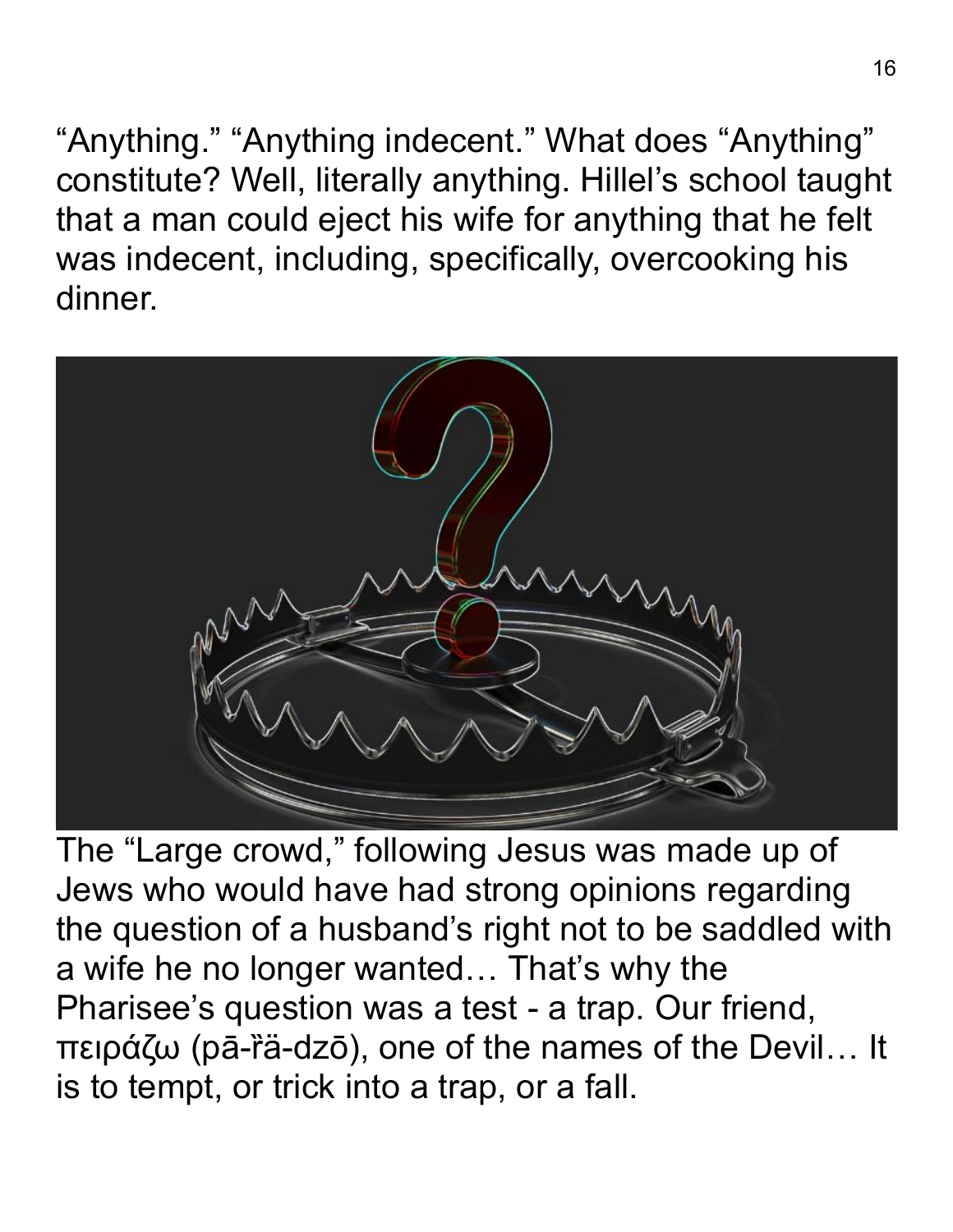The Pharisees didn't care about Jesus' answer - they couldn't have cared less what He thought on the matter. They weren't there to get instructed in the finer details of the Law - they believed they were the experts. The Pharisees asked this question solely to mess with Jesus and get the people to turn against Him.

It was a controversial subject and so it was a good ploy - Jesus was trapped - there was no way to answer without angering and alienating at least half the crowd.



Jesus is so great… It is masterful what happens next… Matthew 19:4-6NASB, 4And He answered and said,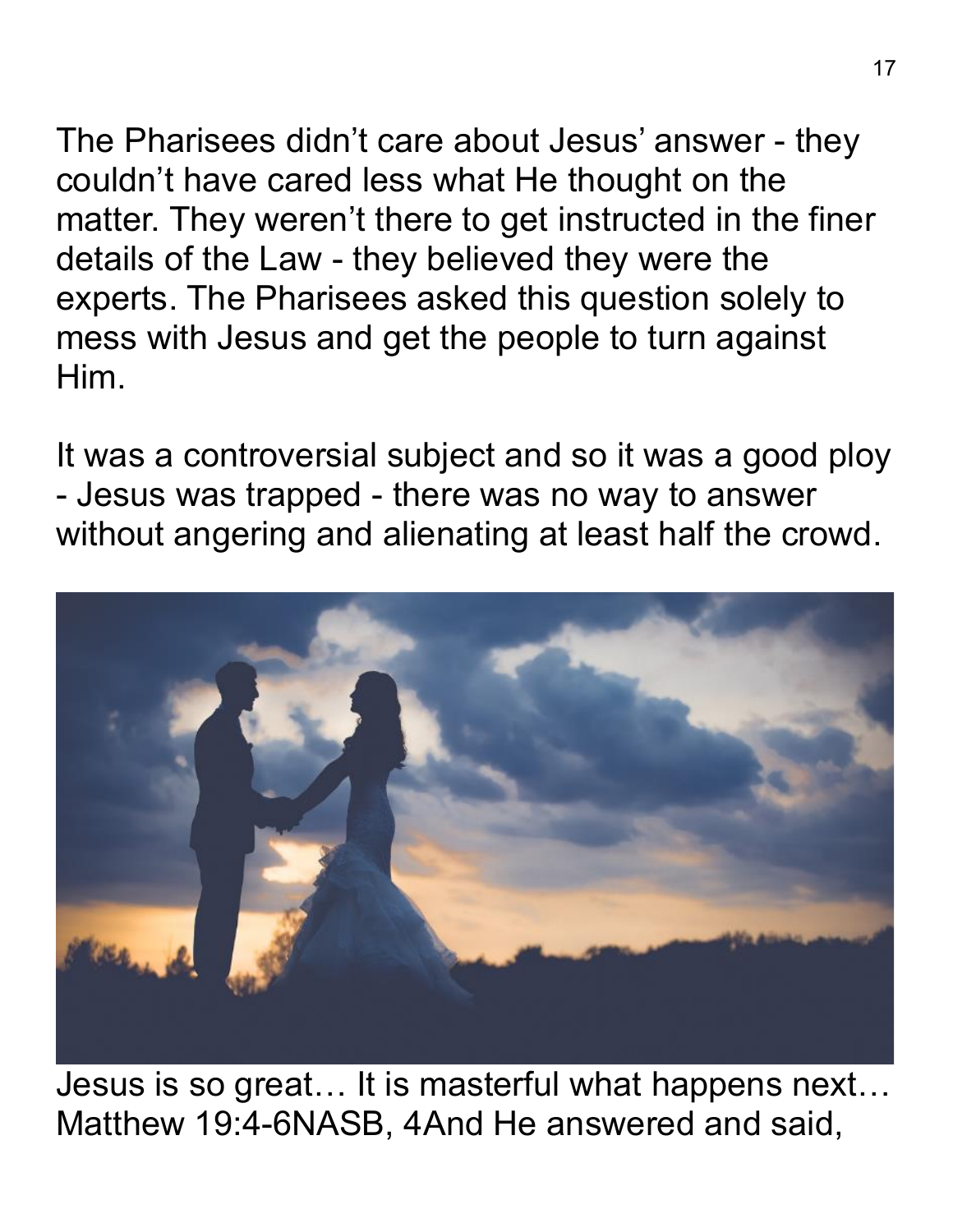"Have you not read that He who created them from the beginning made them male and female, 5and said, 'For this reason a man shall leave his father and mother and be joined to his wife, and the two shall become one flesh'? 6"So they are no longer two, but one flesh. What therefore God has joined together, let no man separate."

The general gist and impact you just got is important. We don't want to lose that. Looking deeper, you can see how Jesus turned things around by answering a much deeper, far more foundational question that they didn't ask. A question that they and their teachers had completely lost sight of in their pursuit to answer human questions. We always want to know what the rules are regarding the things that interest us. We are always quantifying and clarifying and extrapolating Scripture to cover things beyond the context. We seek out passages that we can bend and twist to give us a basis for our conclusions. It's human nature to establish legalistic black and white rules with universal applicability, rather than be guided by sweeping principles. Why? It's infinitely easier than thinking.

There's a lot going on here and I want to dig into the details a bit because it's what we do, but by doing so,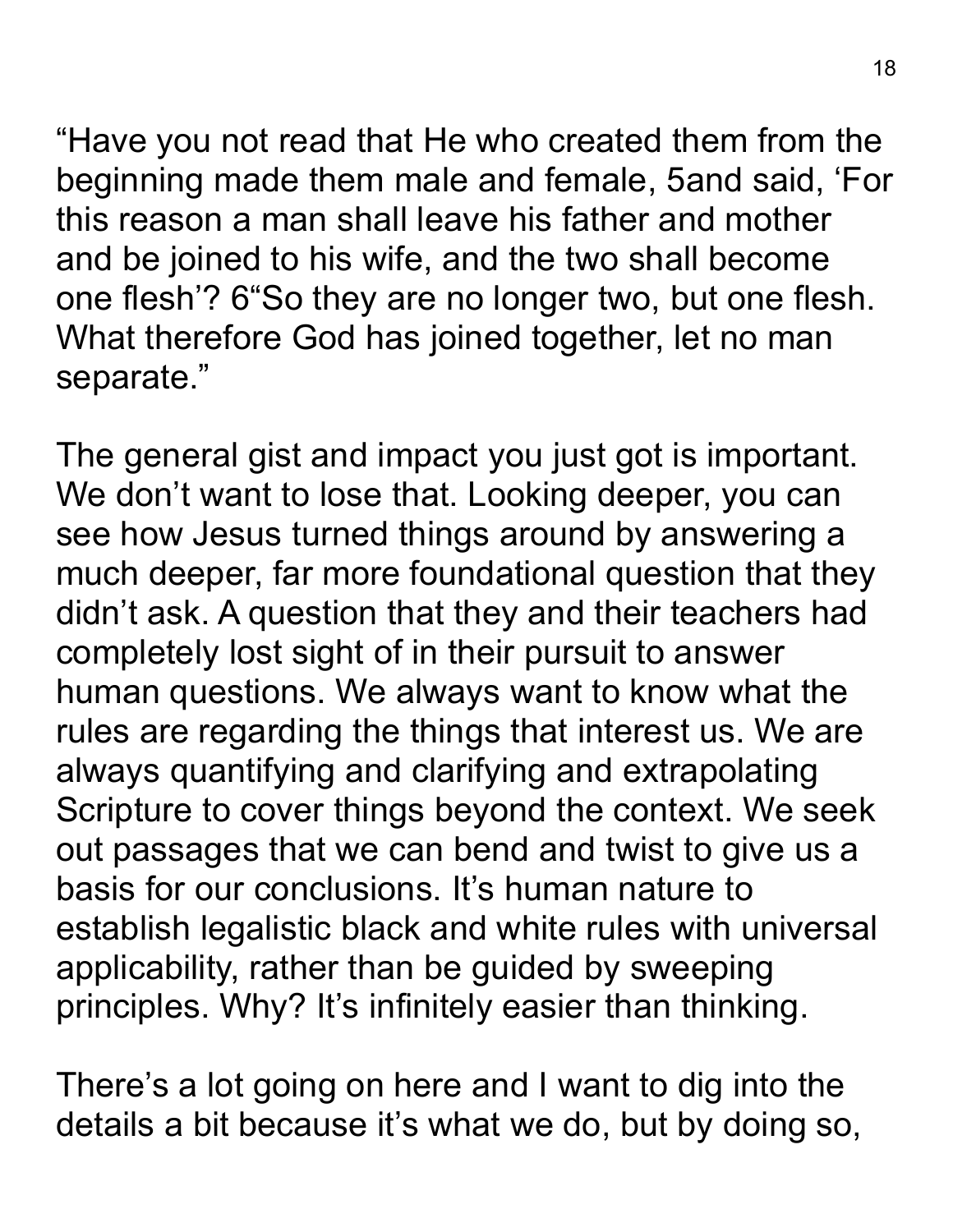we'll be able to appreciate Jesus' incredible genius as well as His methodology of Biblical interpretation, which will help us to become better interpreters of the Bible in general.

In Pharisaic Rabbinical Judaism, the older a passage of Scripture, the more weight it carried. With His reference to the "Beginning," Jesus implies that His argument goes back to Genesis 1:1. There cannot be any weightier passage than that. The bulk of His argument comes from Genesis 1:26-28, Genesis 2:22- 25, and Genesis 5:1&2. The final line is Jesus' own pronouncement based upon the Biblical principle found in the very beginning of God's interaction with humans. "What therefore God has joined together, let no man separate."

Now, going back a bit… The opening, "Have you not read," is a slap in the face. Jesus was saying, "You're here as Biblical experts - and yet, you don't even understand what's essentially on the first page of the Bible… Have you even read the Book?"

It was evident from the very "Beginning," that God chose to create human beings in only one of two compatible forms - male and female. God could have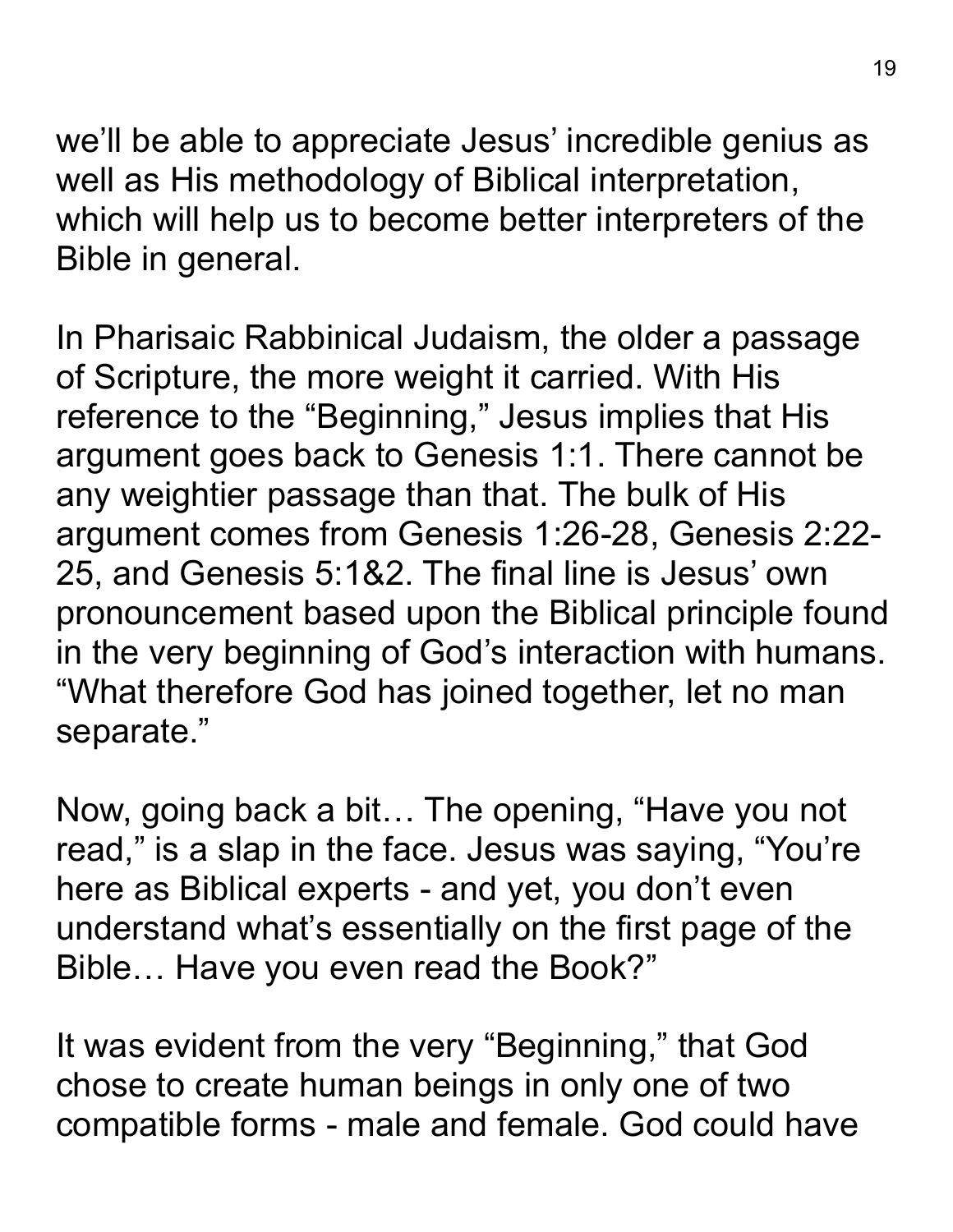done an infinite number of different things - He chose this a single man joined together with a single woman that's what He chose.

He could have forced Adam to be alone - people could be created from mud each time and set in a Garden all to themselves. God could have given Adam another male and enabled some kind of androgynous, or asexual procreation.

God could have made for Adam 72 virgins. He could have made thousands of people, each with a different gender where compatibility between them all may, or may not, exist… God could have done anything… He chose two completely complimentary genders. Because of the Fall, there are some issues, but that is the ideal.

Incidentally, that's also why this is the correct argument to use in the confused gender, confused sexuality of our day.

Anyway, God created one man and from him, He created one woman… Why? Why didn't God take some more earth and breath into it to create Eve?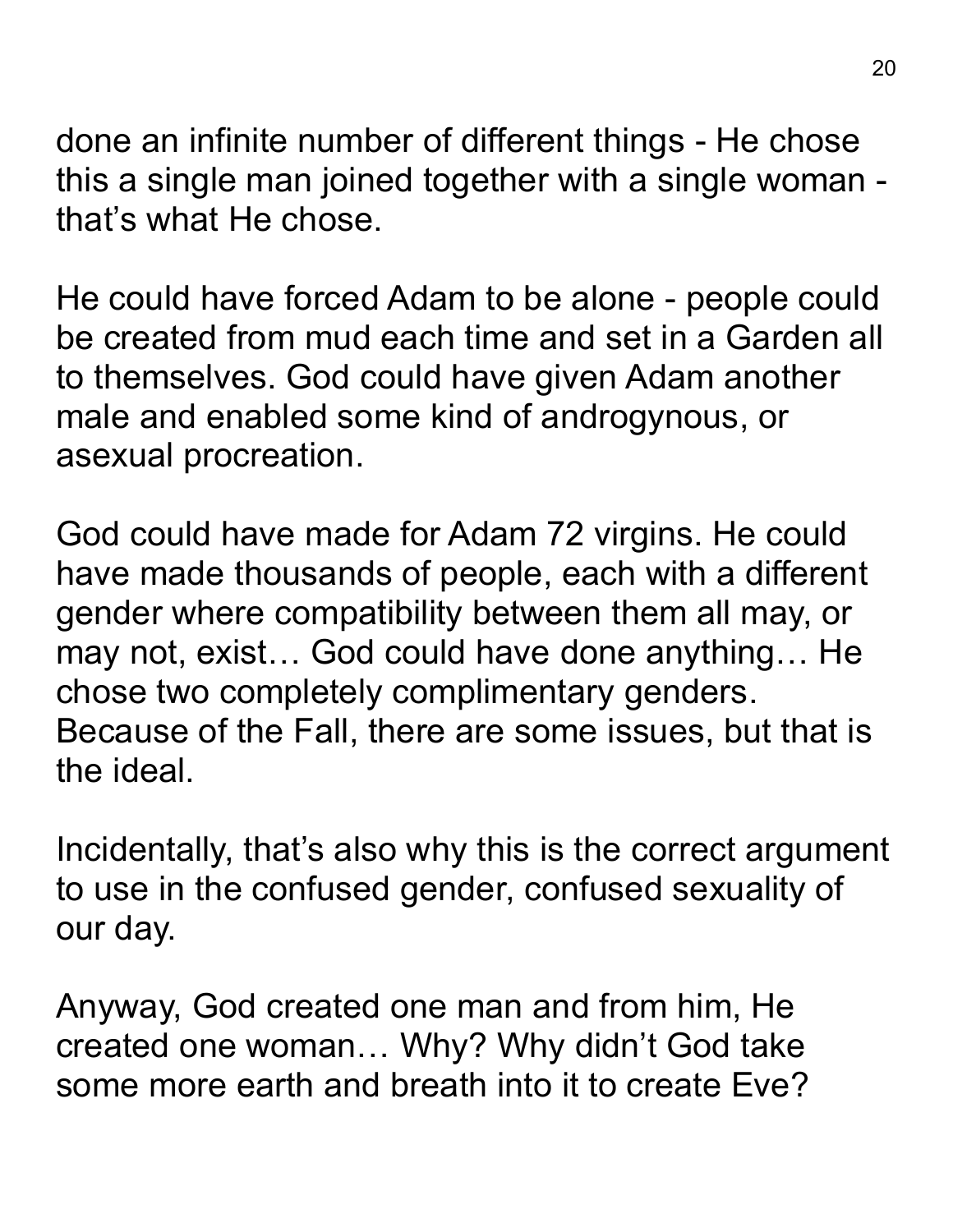If He had, Eve would be autonomous, but doing it as He did, Eve is inextricably linked to Adam - The first woman came from man and all other men come from woman - we are all the same kin.

God joined the two of them together in His sight and He declared that the two of them were no longer two separate individuated persons, but that they were one with each other - a single entity... Quite literally, partners… Quite literally of completely equal value to God, but, my dear friends, never with identical bodies, nor identical roles.

Was that it? Was God establishing this union for Adam and Eve alone? Was it only for the Garden where this duality of the one was to exist?

Not even close. A man cannot leave his father and mother, unless he has parents. This was not for Adam and Eve - this was for their descendants. Is there any indication that it would be for a finite time - is there an end to this principle in the Bible implied or explicit? No, none, in fact it is repeatedly affirmed.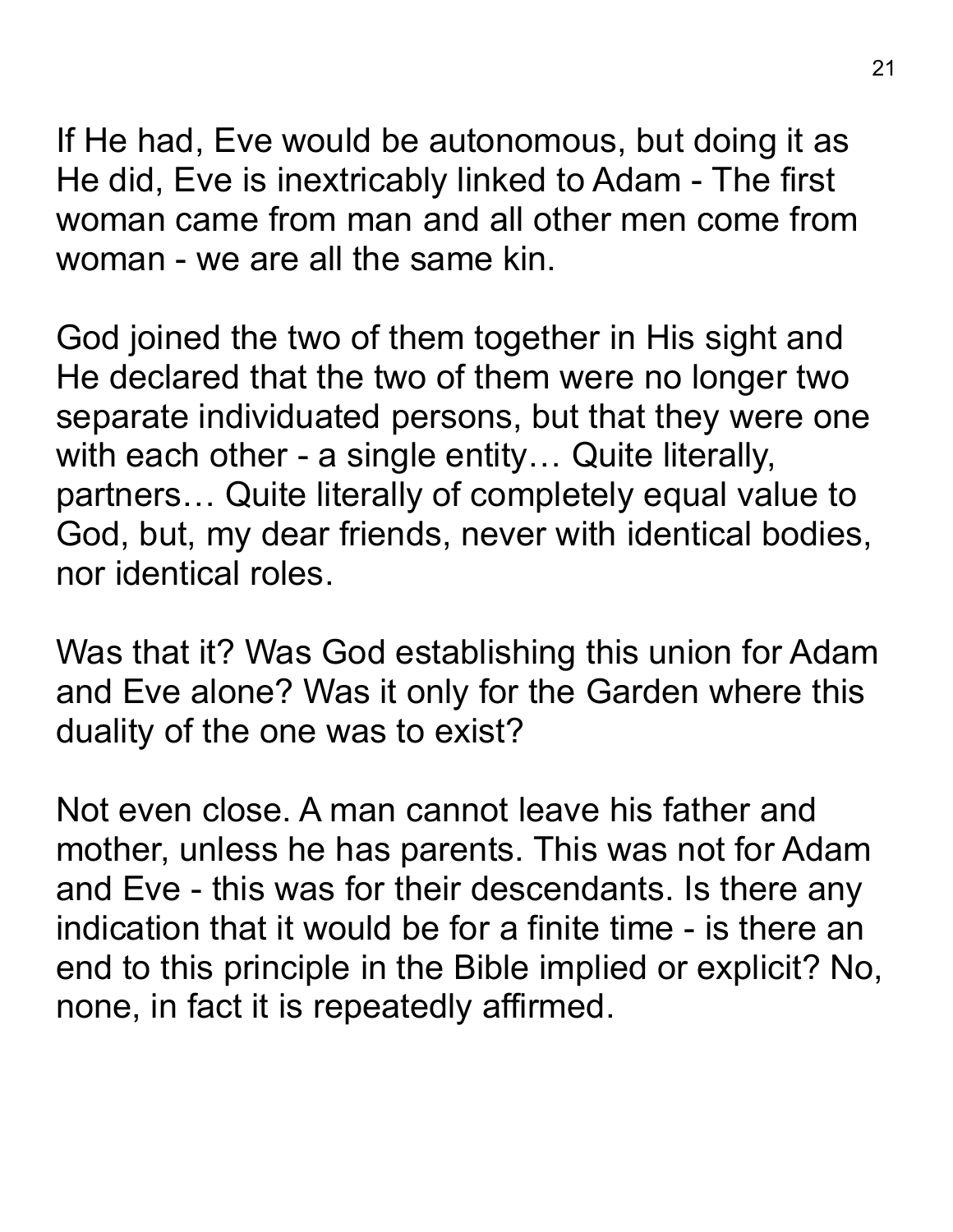You might think of all the shenanigans that go on in the history of the Jews, like King Solomon with his 700 wives and 300 concubines.

The Bible never condones polygamy, homosexuality, bestiality, adultery, prostitution, or any other deviation from one man and one woman married under God, even though it is chalk full of those things. The result of all such activity in the Bible is disaster.

The Bible indicates that it was Solomon's predilection for womanizing that cost the Jews a united kingdom under God's favor.

Maybe you're not convinced. The entire point of stating it the way it is stated in Genesis and quoted by Jesus is demonstrate the divine sanctity of marriage. That a man leaves his own father and mother and is joined instead to his wife is interesting and has caused some confusion, because Jewish men, when married, continued to live in the same housing complex with their parents, siblings, and other extended relatives they didn't "Leave" at all.

It's not literal, it's conceptual... It is the principle that as a young person your highest human allegiance is to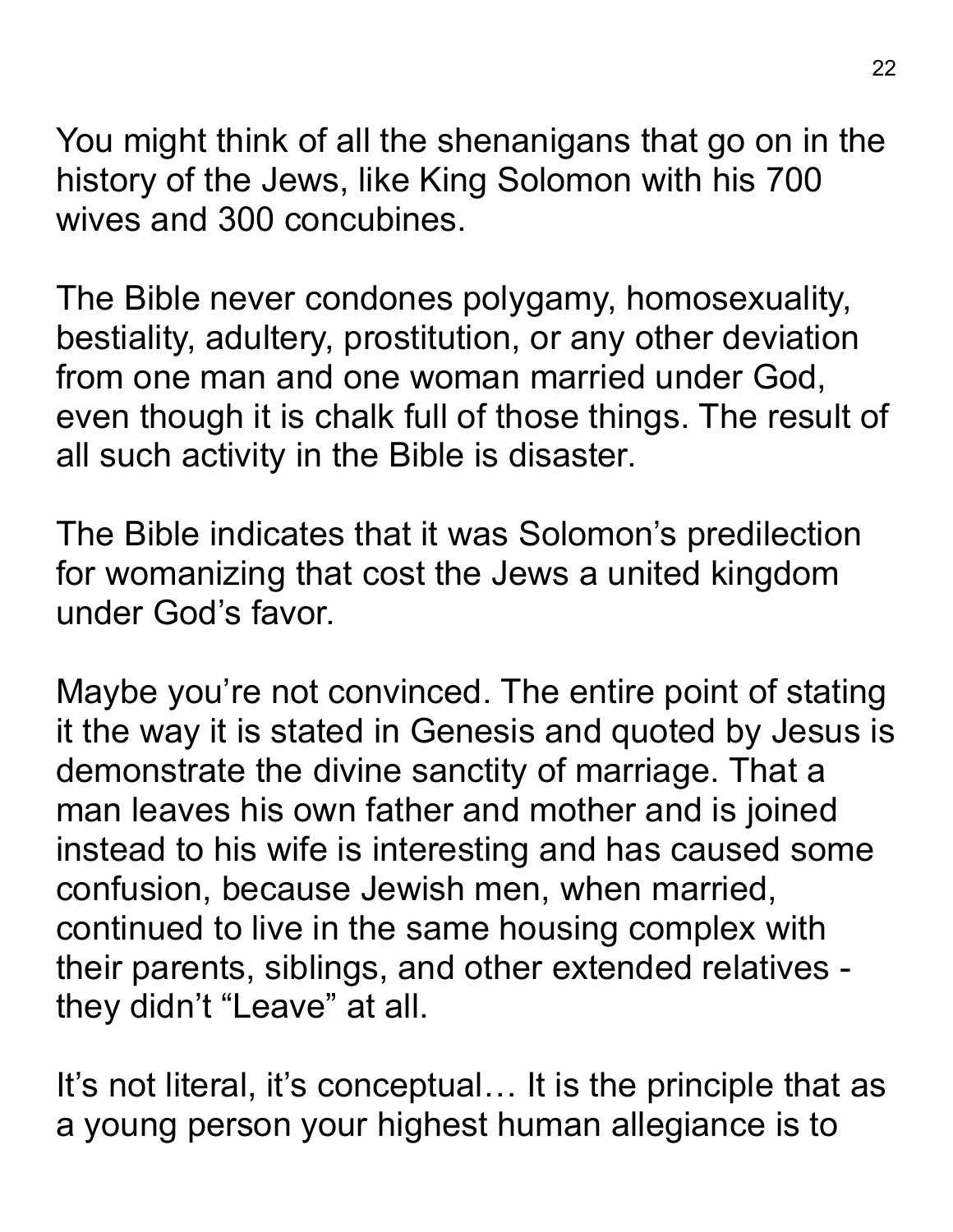your parents. No other duty supersedes obedience to one's parents, other than obedience to God… For you young people out there, nothing has changed that either.

Once a young man marries, his highest human allegiance is now to his wife. Their relationship supersedes their previous relationship to their parents.

I cannot overemphasize how significant this is in that culture. If you get married, your family now begins with your spouse… Every other human relationship must take a back seat to that reality… Including our cultural shift to putting our children on a pedestal. If you care more about your kids than you do about your spouse, you are just as wrong as the Jew 3,500 years ago who cared more about his childhood family than his wife.

Jesus' deduction from the creative activity of God was that since the two have become one - let no one try to split them apart. That applies to the sanctity of an individual marriage, but goes beyond to include the institution of marriage.

Satan works overtime trying to overthrow God's plan for mankind. One area that has always come under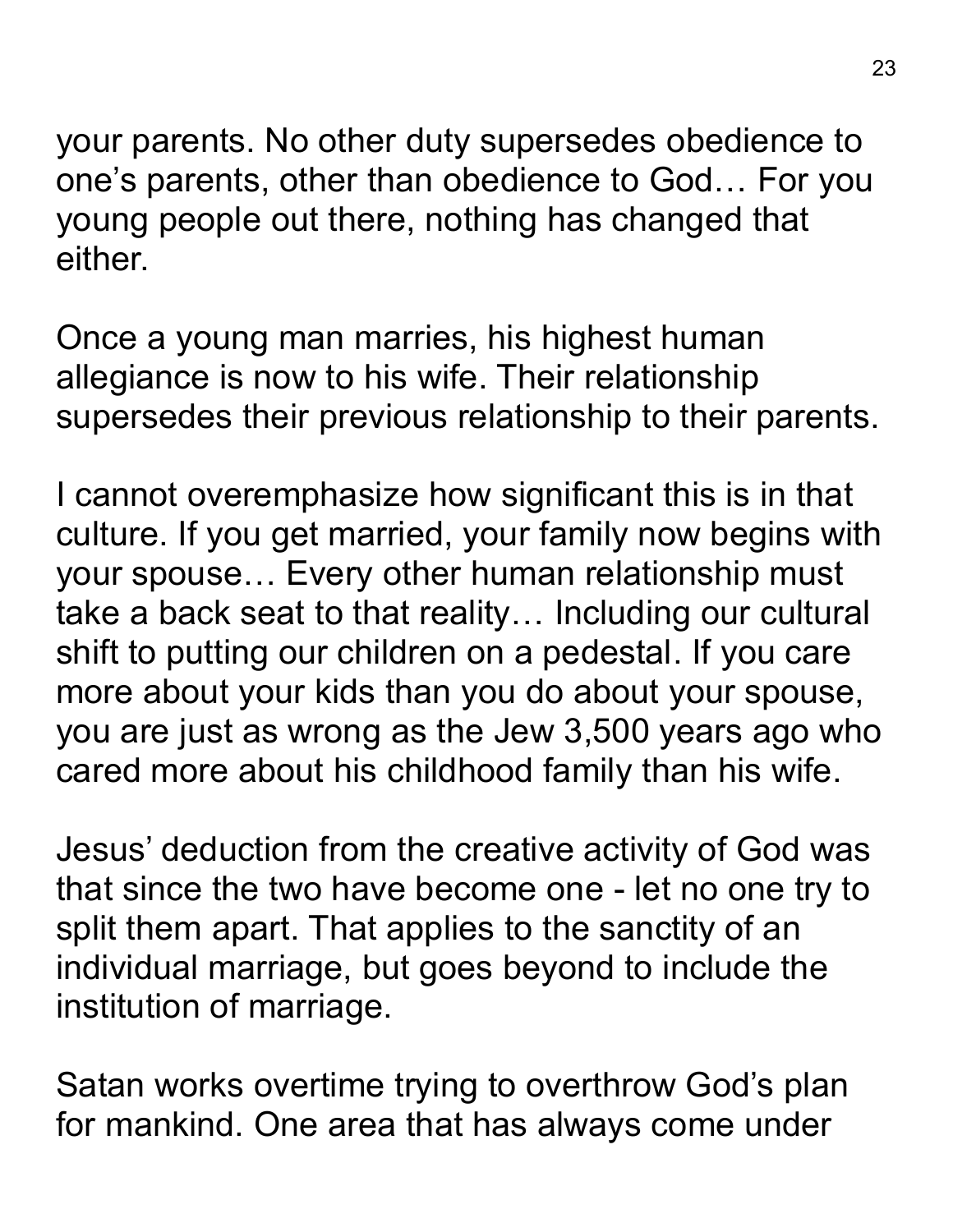attack is the sanctity of marriage, in whatever form it comes. Polygamy, prostitution, cohabitation, wantonness, and for our society today… homosexuality.

Our United States of America government has declared that marriage is just as valid between two same gender people as it is between one man and one woman as God instituted. That is an overt attack on God's plan for mankind in the arena of sanctity of marriage. That is a clear violation of Jesus' declaration, "What therefore God has joined together, let no man separate."



Matthew 19:7-9NASB, 7They said to Him, "Why then did Moses command to give her a certificate of divorce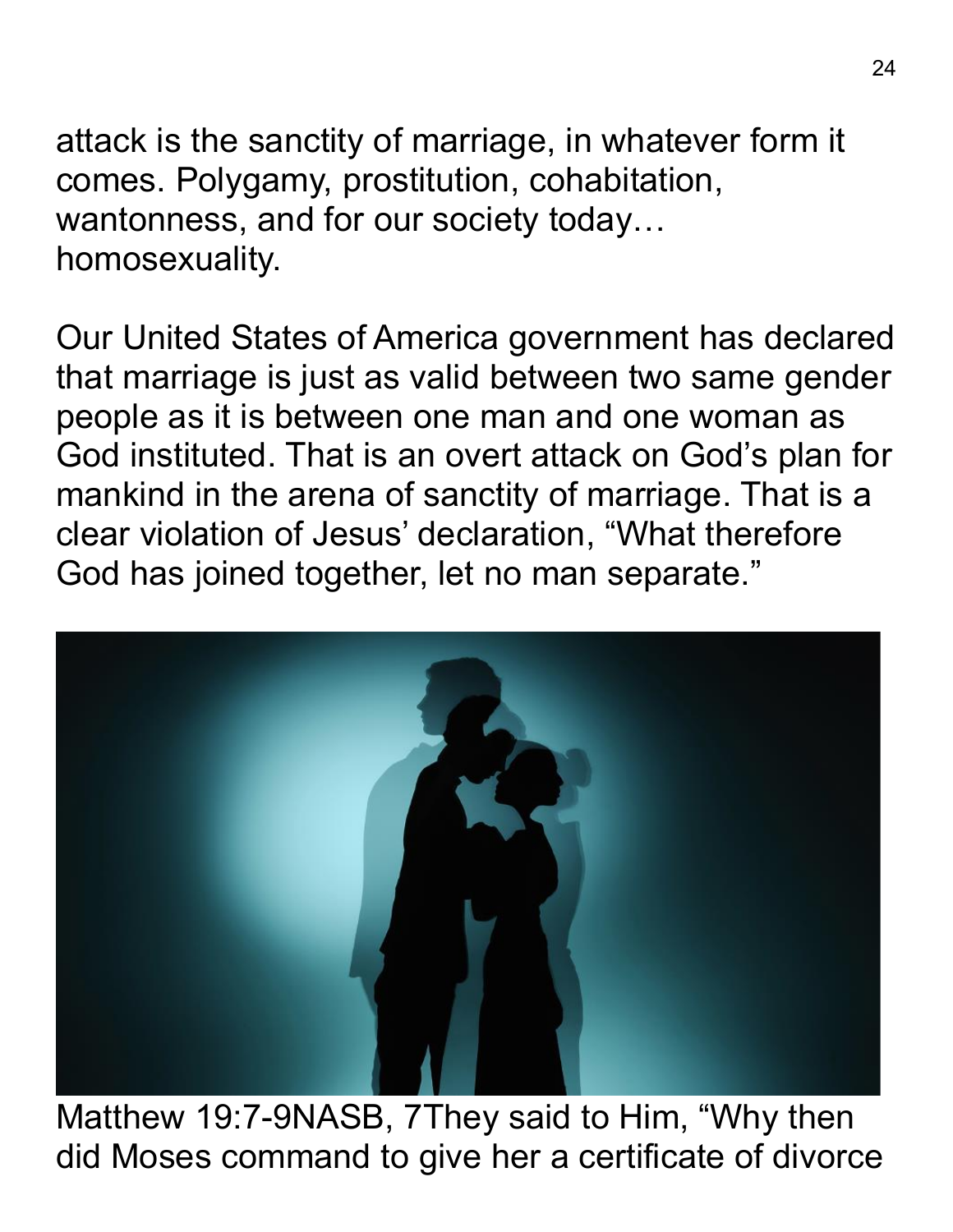and send her away?" 8He said to them, "Because of your hardness of heart Moses permitted you to divorce your wives; but from the beginning it has not been this way. 9"And I say to you, whoever divorces his wife, except for immorality, and marries another woman commits adultery."

The Pharisees didn't like Jesus' answer, because He essentially sidestepped their trap, so they put a finer point on their original question. They said, "Why did Moses command to give her a certificate of divorce?" Jesus responded, "Moses permitted." Well, what did Moses actually say?

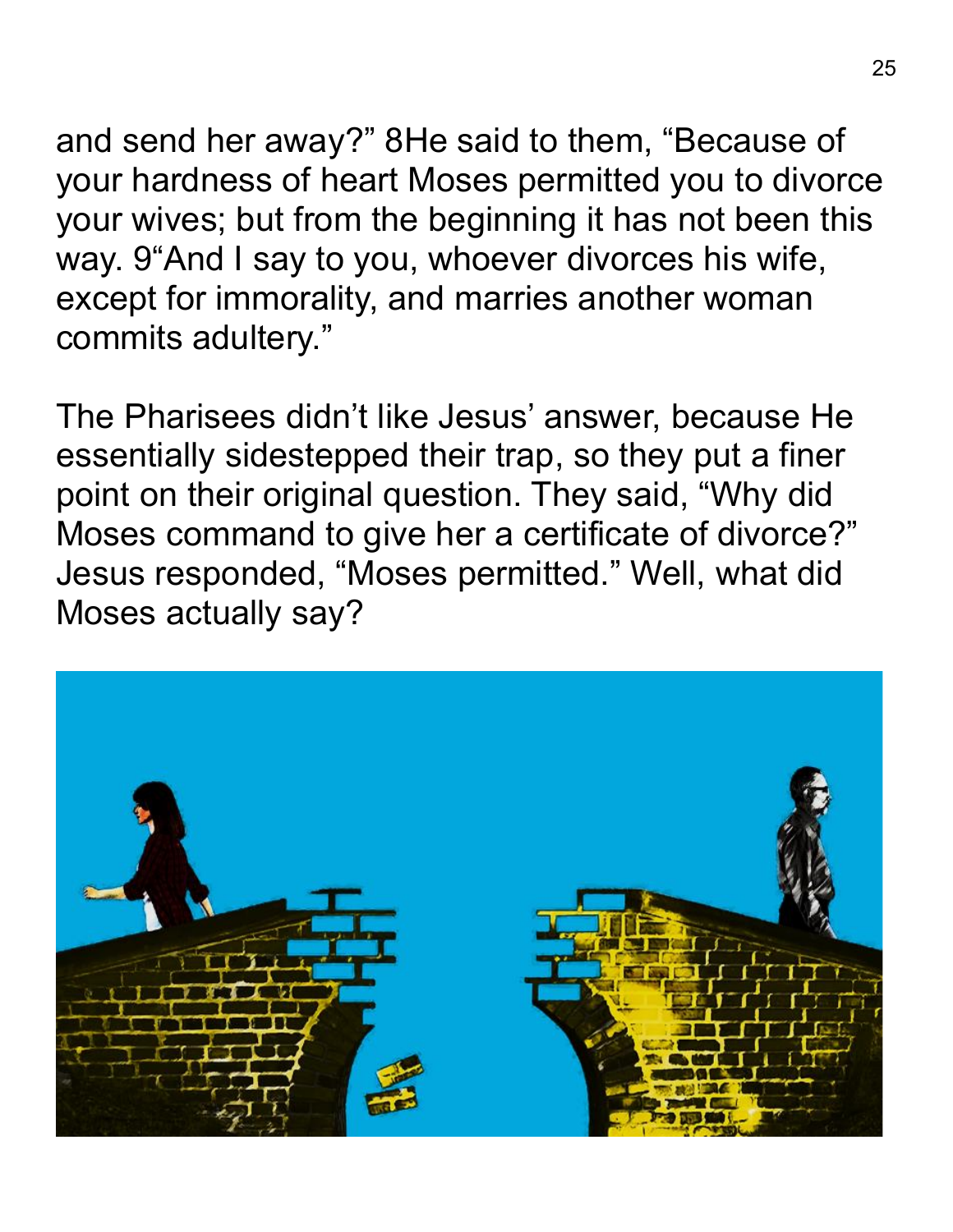Deuteronomy 24:1-4aNIV, 1If a man marries a woman who becomes displeasing to him because he finds something indecent about her, and he writes her a certificate of divorce, gives it to her and sends her from his house, 2and if after she leaves his house she becomes the wife of another man, 3and her second husband dislikes her and writes her a certificate of divorce, gives it to her and sends her from his house,

or if he dies, 4athen her first husband, who divorced her, is not allowed to marry her again…

You see the passage wasn't about grounds for a divorce at all. The passage established a double protection for women. Firstly, a man couldn't just kick his wife out… If he was displeased, he had to give her a certificate showing that she was free of him and able to remarry.

Please understand that a woman in those days could not survive without the support of a man in one way or another. The certificate gave her legal freedom from her husband.

Secondly, it protected a wife from a frivolous separation. A husband had to officially divorce and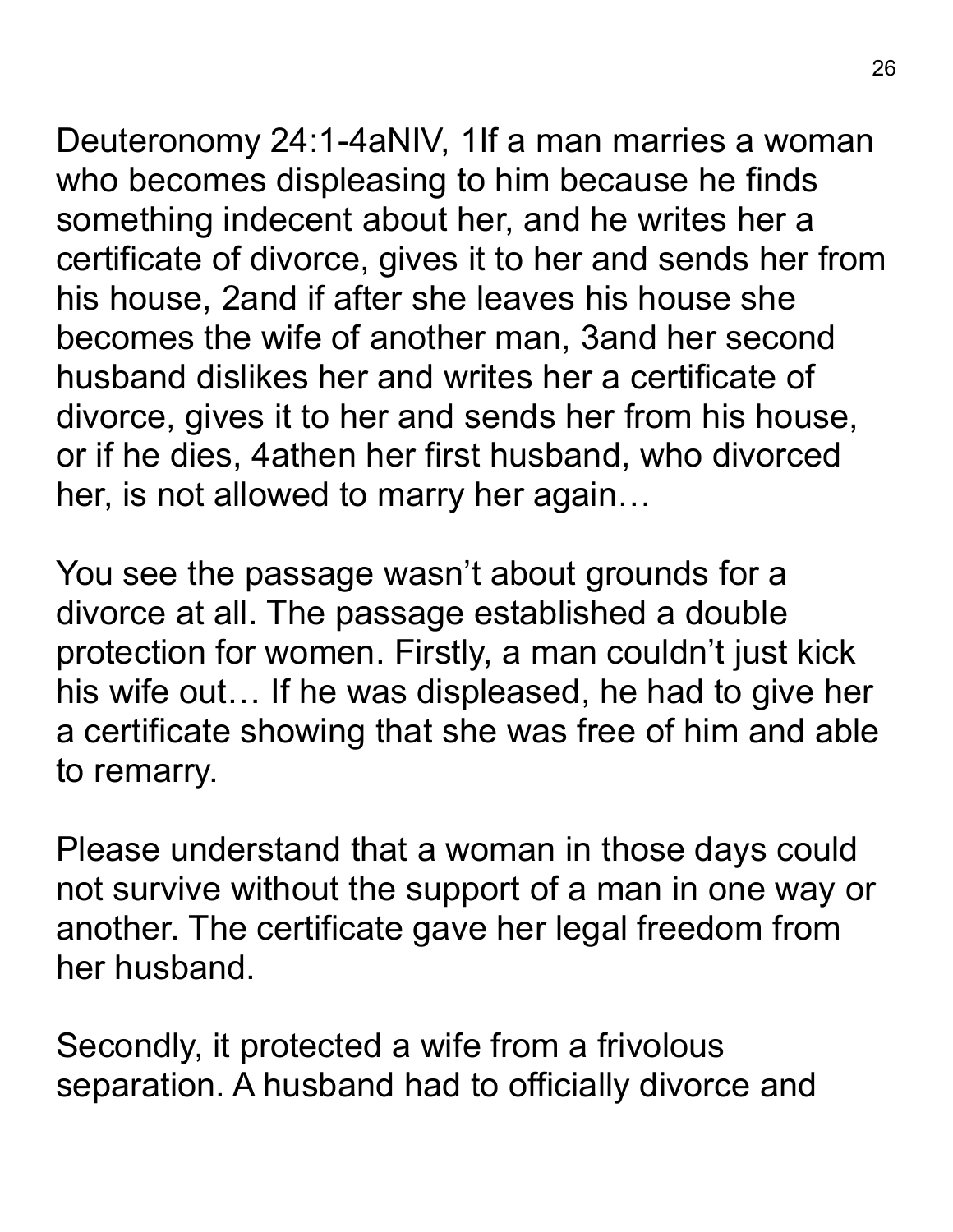knew that he could never have her back again if she did remarry.

The Pharisees, in their second question, key in on Moses' command that a husband must properly free his wife, if he didn't want her anymore, but they twisted it to stress that a husband was completely free to do so as long as he wrote the certificate. That's not what God said through His man Moses.

The entire argument proceeded from a small passage dealing with remarriage to a first husband after marriage to a second. The Jewish Rabbis Shammai and Hillel, extrapolated from the passage that God must be okay with divorce under certain circumstances of the passage wouldn't be in the Bible in the first place.

Therefore, they were simply trying to ferret out what those circumstances would be.

Jesus said they were completely wrong from the basis onward. God wasn't giving permission to divorce, He was, through Moses, establishing some guidelines for when men violated his plan and through hard-hearted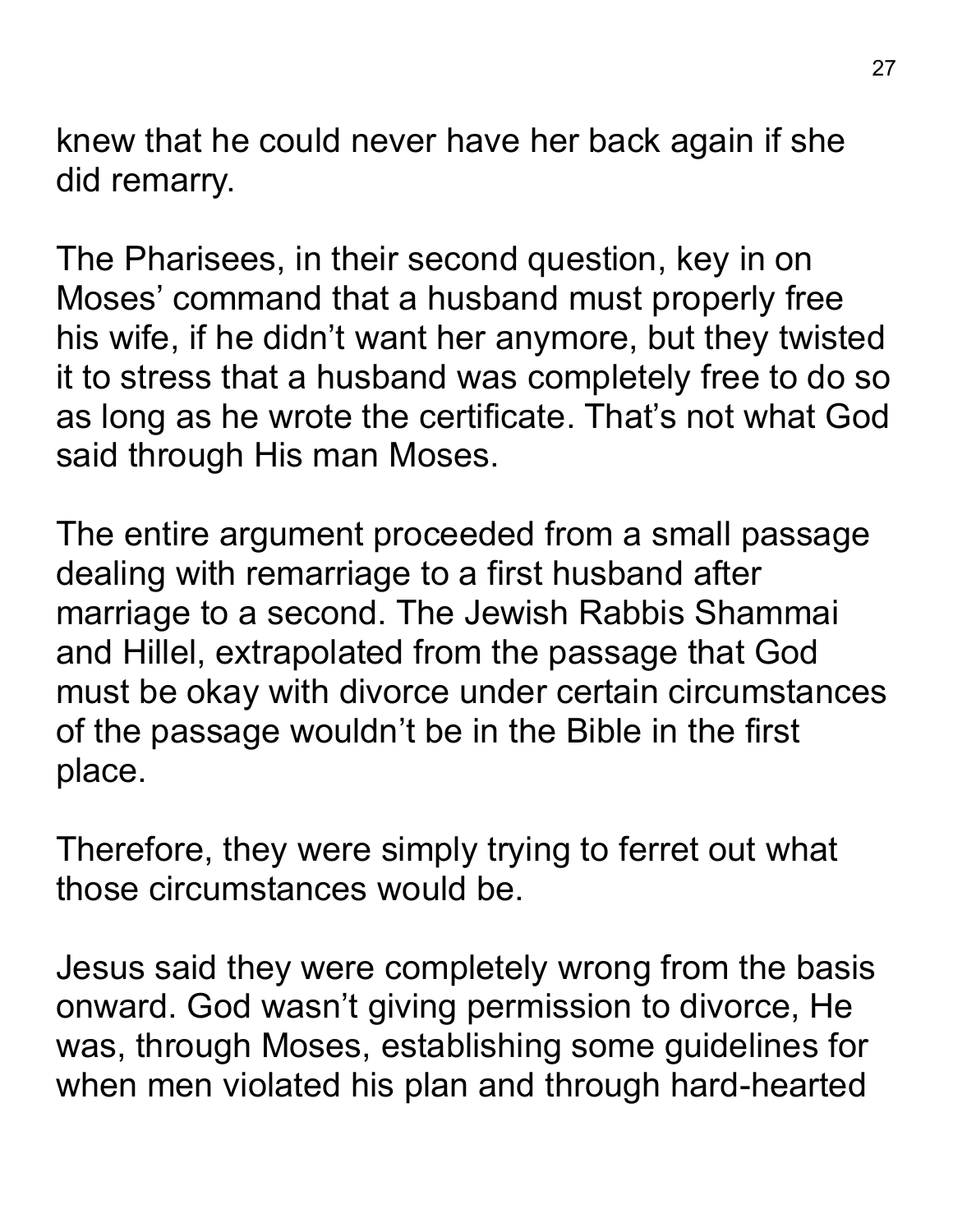selfish disregard for the sanctity of marriage, that He created and ordained, chose to divorce anyway.



Jesus then, from the founding principles, made an even more profound and thoroughly shocking declaration. You men, want to get rid of your wife due to your own selfish lust for another… Whether you jump through the right hoops or not, it is what it is, it's adultery.

Now, we just saw how we take a Biblical comment about one thing and try to extrapolate it to another. In our Matthew encounter… The Bible is not teaching about the proper grounds for divorce, nor is it teaching about adultery or remarriage… This is Jesus' answer to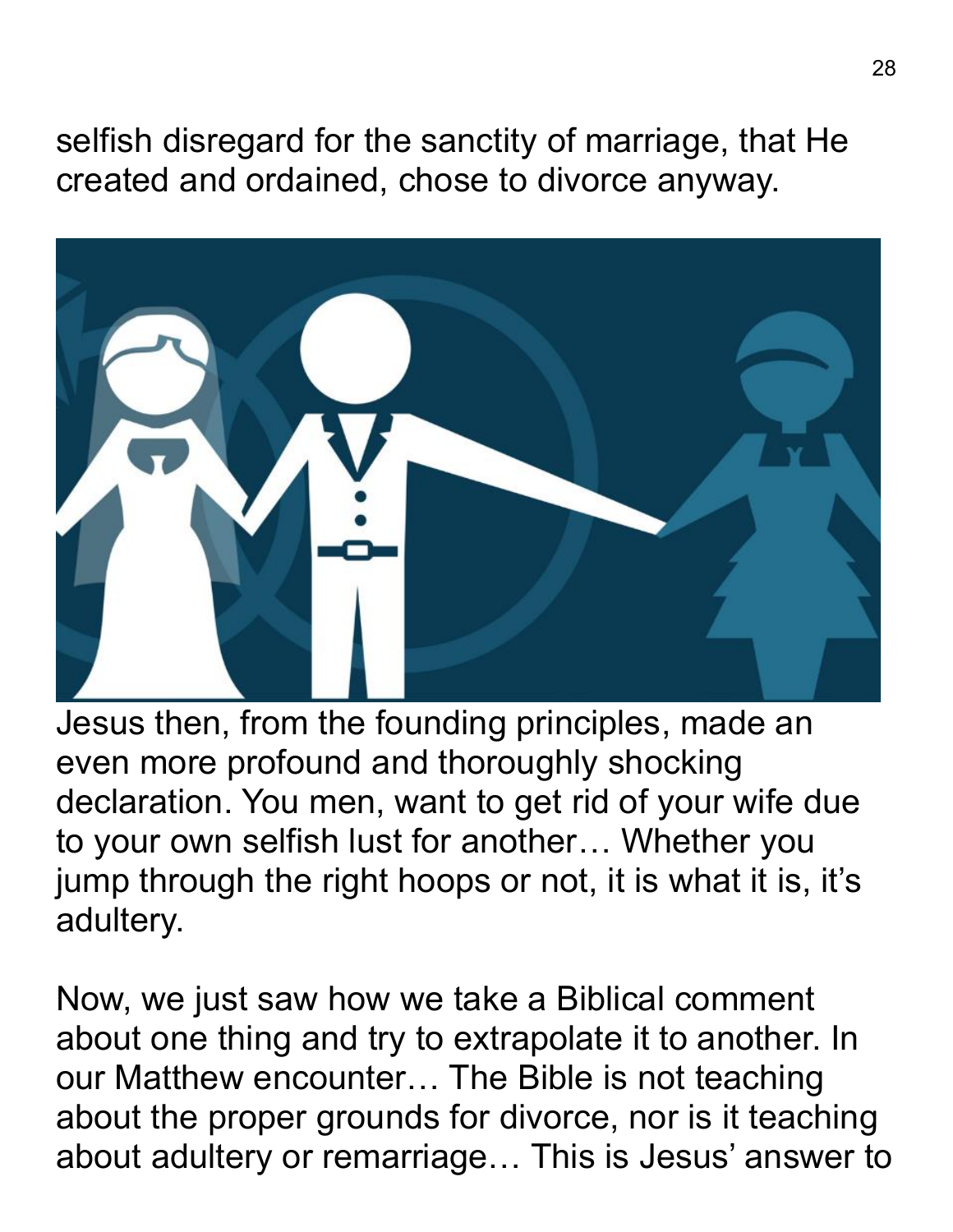a trap. Beyond that it is Jesus taking a Biblical principle established at the opening of the Bible and applying it as a principle, rather than trying to turn it into a legal code.

What is the number one reason a man divorces his wife then and now? It should be so obvious that it goes without saying. If you think the most common reason is anything other than a desire to be with a different woman, you probably are a woman.

Jesus was saying no matter how a man would rationalize that, no matter how well he followed the rules in the Bible and beyond, it is still what it is… You cannot fake out God.